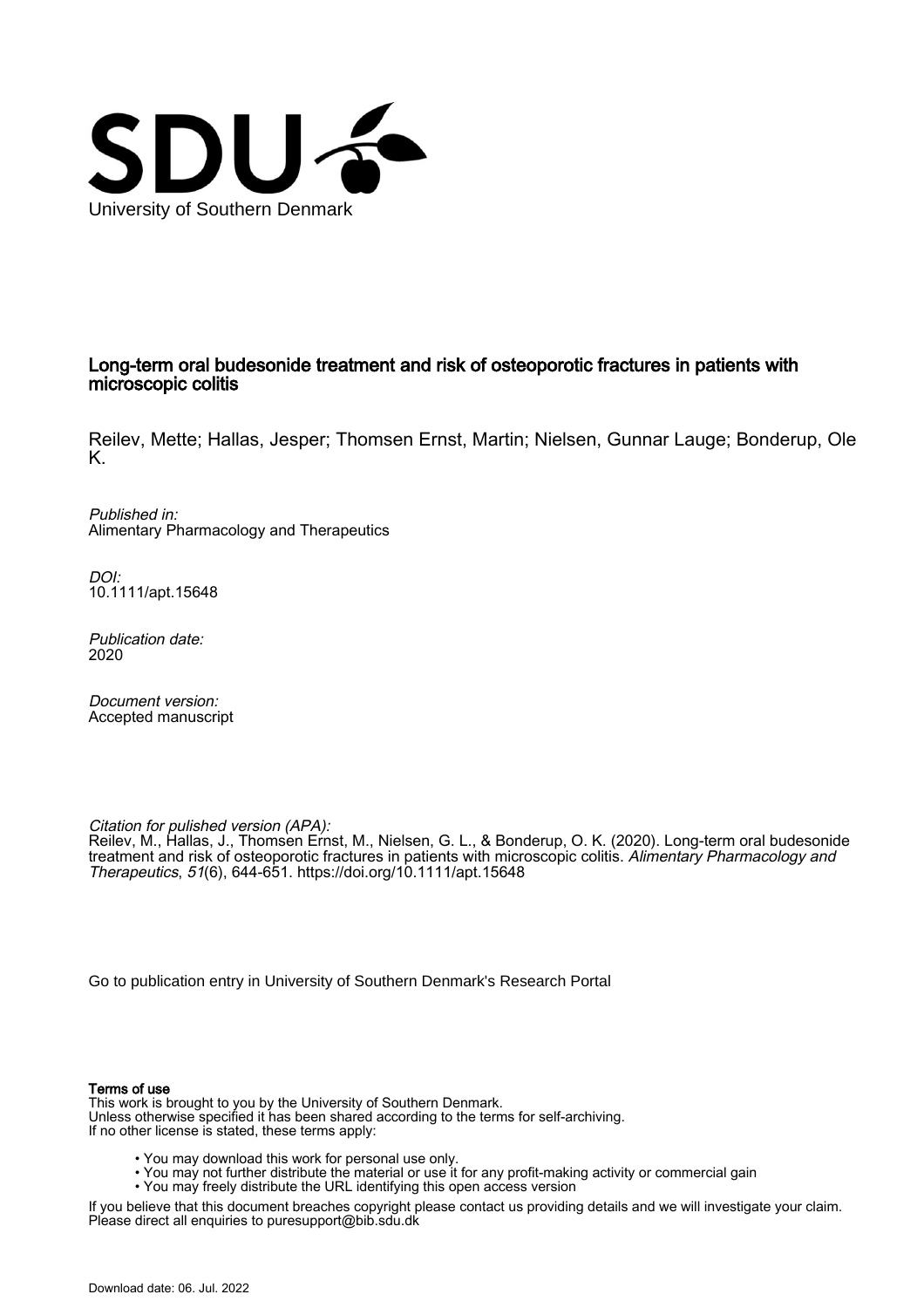

DR METTE REILEV (Orcid ID : 0000-0003-1241-4385)



**Affiliations**

<sup>1</sup> Clinical Pharmacology and Pharmacy, Department of Public Health, University of Southern

This is the author manuscript accepted for publication and has undergone full peer review but has not been through the copyediting, typesetting, pagination and proofreading process, which may lead to differences between this version and the [Version of Record](https://doi.org/10.1111/APT.15648). Please cite this article as [doi:](https://doi.org/10.1111/APT.15648)  [10.1111/APT.15648](https://doi.org/10.1111/APT.15648)

This article is protected by copyright. All rights reserved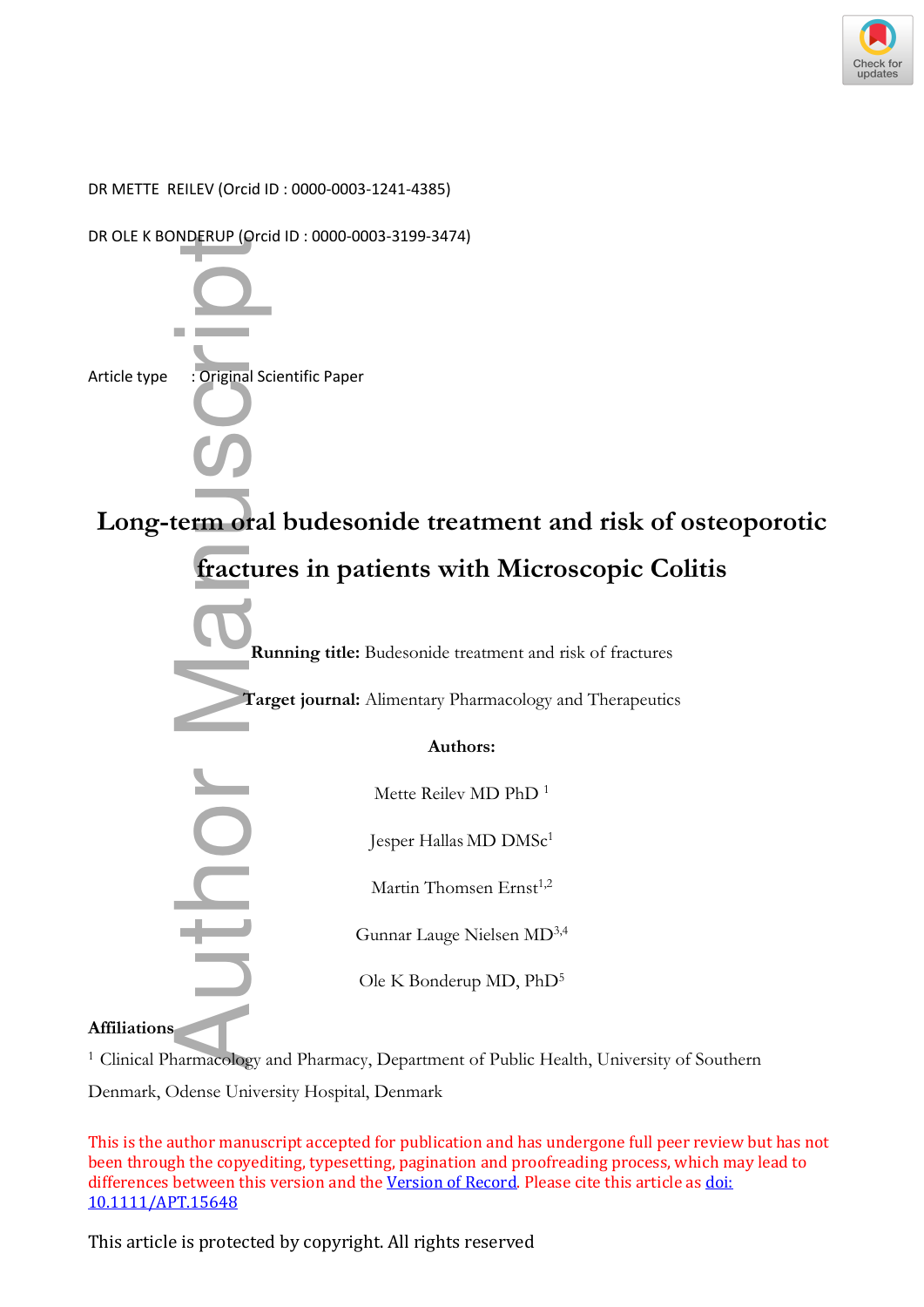<sup>2</sup>OPEN - Open Patient data Explorative Network, Department of Clinical Research, University of Southern Denmark, Denmark

<sup>3</sup>Department of Internal Medicine, Aalborg University Hospital, Aalborg, Denmark

<sup>4</sup>Department of Clinical Medicine, Aalborg University, Aalborg, Denmark

<sup>5</sup>Diagnostic Centre, Regional Hospital Silkeborg, and University Research Clinic for Innovative Patient Pathways, Aarhus University, Denmark

### **Corresponding author**:

Ole K Bonderup Diagnostic Centre Silkeborg Regional Hospital Falkevej 1 8600 Silkeborg Denmark E-mail: olebonde@rm.dk Word count: Abstract: 246; Text: 2510 **Abstract** The Centre, Regional Centre, Regional Centre, Regional Centre<br>
ding author:<br>
Lerup<br>
Centre<br>
egional Hospi<br>
org<br>
org<br>
org<br>
org<br>
org<br>
d<br>
d<br>
bstantial first-<br>
corticosteroi<br>
ic whether us<br>
colitis.<br>
ta from the Leruchter org<br>

### **Background**

Due to a substantial first-pass metabolism of oral budesonide, systemic bioavailability is low compared to other oral corticosteroids, thereby possibly avoiding adverse effects of systemic corticosteroid use.

### **Aims**

To determine whether use of oral budesonide is associated with osteoporotic fractures in patients with microscopic colitis.

### **Methods**

Applying data from the Danish nationwide health registries, we conducted a case-control study nested within a cohort of patients with microscopic colitis from 2004 to 2012. We estimated odds ratios (ORs) for the association between budesonide use and osteoporotic fractures (hip-, wrist and spinal fractures).

### **Results**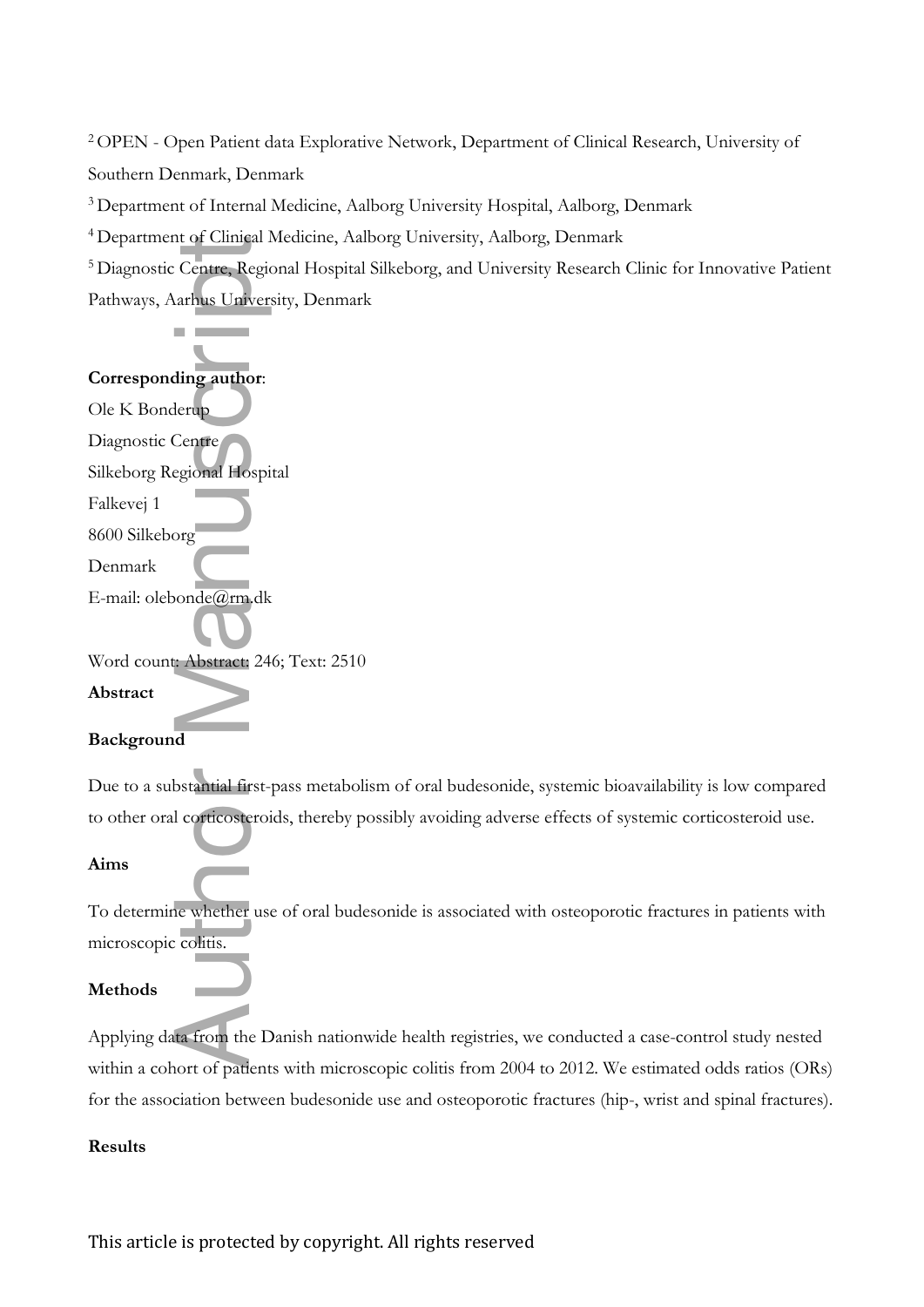We identified 417 cases with a first occurrence of an osteoporotic fracture. Eighty-six percent were women and the median age was 78 years. The OR for the overall association between ever-use of budesonide and any osteoporotic fractures did not reach statistical significance (OR 1.13, CI: 0.88- 1.47). The highest risk was observed for spinal fractures (OR 1.98, CI: 0.94-4.17), where a doseresponse association seemed to exist, followed by hip-, and wrist fractures (OR 1.17 (CI: 0.79-1.73) and OR 0.99 (CI: 0.66-1.47), respectively). We generally found modestly increased ORs across subgroups at suspected high or low risk of fractures (1.00-2.49). No overall dose-response association was evident (OR for doubling of cumulative dose 0.93 (CI: 0.84-1.03).

### **Conclusion**

No overall association between use of oral budesonide and osteoporotic fractures was demonstrated among individuals with microscopic colitis. There seemed to be an isolated adverse effect of budesonide on the risk of spinal fractures, which appears to be dose-related.

### **Key words**

Oral budesonide, osteoporotic fractures, spinal fractures, microscopic colitis

### **Introduction**

The controlled-release formulations of oral budesonide are proven both effective and well-tolerated in patients with ileoceacal Crohn's disease<sup>1,2</sup> and have been a breakthrough in the treatment of microscopic colitis (MC).3,4 Unlike most other oral corticosteroids, budesonide has a substantial firstpass metabolism. Thereby, it exerts an immunosuppressant effect in the gut wall and is subsequently metabolized in the liver, thus resulting in quite a low systemic bioavailability, about 10%<sup>1</sup> compared to more than 80% for prednisolone.<sup>5</sup> This ingenious leveraging of first-pass metabolism has enabled us to use budesonide for maintenance treatment of MC without undue toxicity.<sup>3,4</sup> ightest fisk was<br>
sociation seen<br>
I: 0.66-1.47), t<br>
igh or low risl<br>
ibling of cum<br>
ssociation be<br>
iduals with m<br>
on the risk of<br>
on the risk of<br>
in the liver, t<br>
is colitis (MC).<br>
blism. Thereby<br>
in the liver, t<br>
in the l

However, adverse effects related to long-term use of corticosteroids are of concern. Oral corticosteroids in general are known to increase the risk of osteoporotic fractures through a reduction in bone formations and osteocyte apoptosis.<sup>6</sup> The risk of fractures may vary across different corticosteroids, which is emphasized by studies indicating an increased risk among users of prednisolone<sup>7</sup> whereas a similar association is debatable for budesonide.<sup>8</sup> Despite a reduced systemic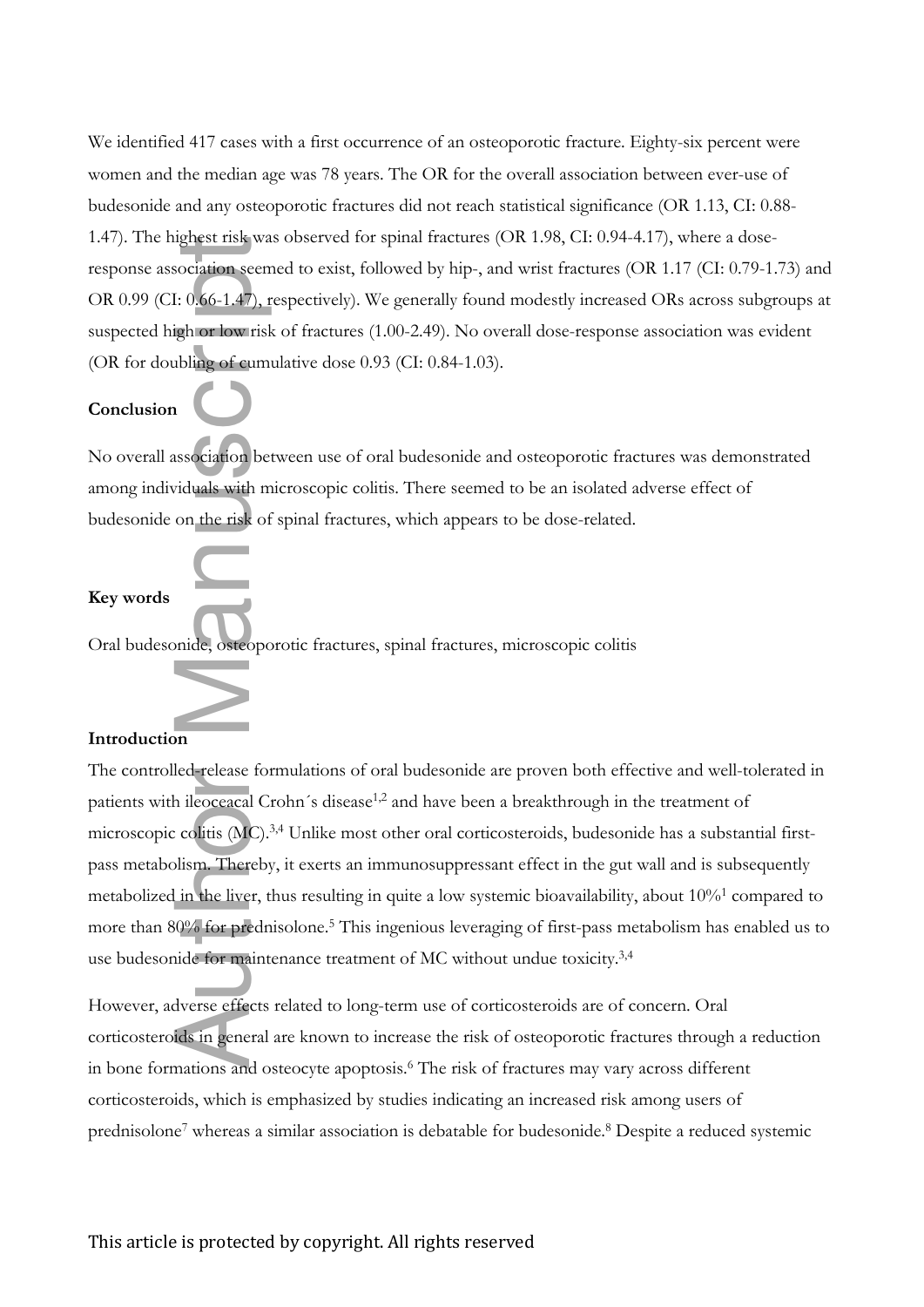availability of budesonide, this may still be enough to increase the risk of osteoporosis particularly among long-term users.

Oral budesonide is exclusively used for patients with MC, inflammatory bowel diseases and autoimmune hepatitis. The latter two patients groups are often marked by substantial systemic inflammation, malnutrition and underweight, $^9$  all potent risk factors for osteoporosis.<sup>10,11</sup> This may potentially confound the observed association between long-term use of budesonide and osteoporotic fractures towards an apparently increased risk. Intending to avoid such confounding, we therefore aimed to determine whether use of budesonide is associated with an increased risk of osteoporotic fractures in a population restricted to patients with MC. autoinmunc-hepatitie. The latter two patients groups are often marked by substantial systemic<br>infilamention, production can unclowely all procent risk factors for osteoporois<sup>201</sup><sup>201</sup> This method<br>poperially coordinated an



### **Material and Methods**

Using Danish nationwide health registries, we conducted a case-control study nested within a population of patients with MC, thereby assessing the association between use of budesonide and osteoporotic fractures.

### *Data sources*

We retrieved data from four nationwide, population-based registries: The Danish Pathology Registry, The National Prescription Registry, The Danish National Patient Registry, and The Danish Civil Registration System. Data were linked by a unique Civil Person Registry number, which is provided to all Danish citizens.<sup>12</sup>

The Danish Pathology Registry contains data on pathological findings from all Danish pathology Departments since 1997. Diagnoses are coded according to the modification of the Systematized Nomenclature of Medicine (SNOMED).<sup>13</sup>

The National Prescription Registry records data on all redeemed prescription drugs by Danish citizens at outpatient pharmacies since 1995 and onward<sup>14</sup>. Among others, prescription data include the date of dispensing and the substance. Drugs are categorized according to the Anatomical Therapeutic Chemical (ATC) code, developed by the WHO for purposes of drug use statistics.<sup>15</sup>

The Danish National Patient Registry records data on all hospital admissions since 1977 and contacts to outpatient clinics since 1995. Among others, data includes information on date of admission and the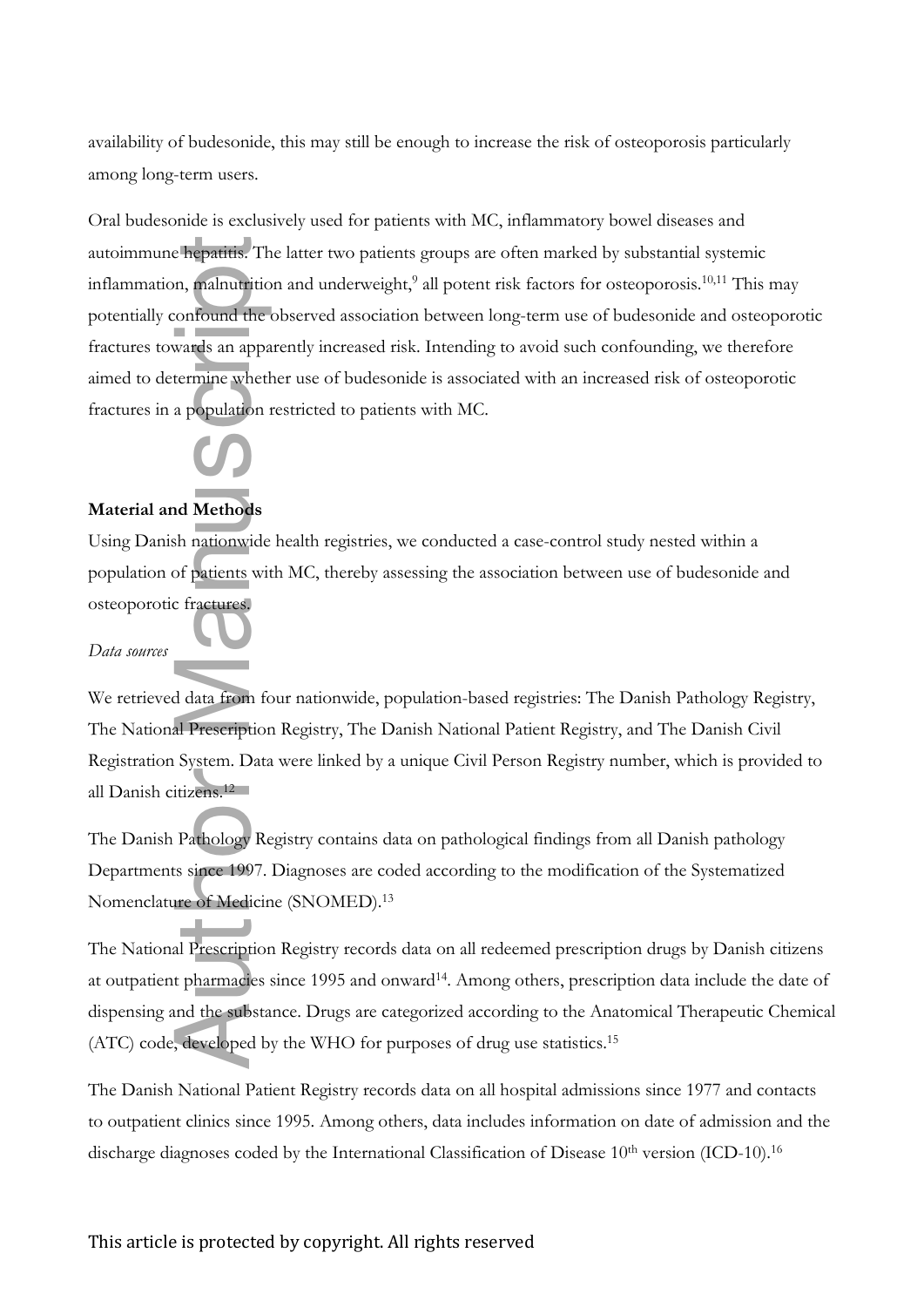The Danish Civil Person Registry covers every Danish citizen and records data on vital status (date of birth and death) and migrations to and from Denmark.<sup>12</sup>

### *Source population*

Cases and controls above 18 years of age were sampled from the nationwide Danish Pathology Registry entailing 9,234 persons with a diagnosis of MC, either collagenous colitis ( $n = 5380$ ) or lymphocytic colitis (n = 3854) from January 2004 to December 2012. All MC diagnoses were histologically verified. We excluded subjects with a previous diagnosis of Crohn's disease, ulcerative colitis or autoimmune hepatitis (**Figure 1**). Subjects were eligible as cases or controls from the date of their histological MC diagnosis and were eligible for being sampled as cases or controls until the first occurrence of an outcome, emigration, death or end of the study period, whichever event came first. Cases and controls above 18 years of age were sampled from the nationwide Danish Pathology Regntaling 9,234 persons with a diagnosis of MC, either collagenous colitis (n = 5380) or lymphocytic<br>colitis (n = 8650 or lymphocy

### *Cases and controls*

Cases were subjects from the source population who within the study period had their first occurrence of a fracture likely caused by osteoporosis, i.e., hip fractures (ICD10 S72), wrist fractures (ICD10 S525) and spinal compression fractures, both thoracic and lumbar (ICD10 S320, S220). Controls were patients with microscopic colitis without fractures.

Using a risk set sampling technique, controls were sampled in a ratio of 1:3 from the source population. Thus, for each case we identified three randomly selected controls who matched the case by age, sex and type of MC. Controls were assigned an index date identical to the outcome date of the corresponding case. Each subject could be sampled as a control more than once. Cases were eligible as controls until their outcome date. Thereby, the estimated odds ratio is an unbiased estimate of the incidence rate ratio that would have emerged from a cohort study in the source population, albeit with a much more efficient estimation.<sup>17</sup>

As some of the very old cases had less than three eligible controls, the final case:control ratio deviated slightly from 1:3.

### *Exposure*

Main exposure was ever-use of oral budesonide received before the index date. To be able to investigate dose-response associations, we further categorized use of budesonide into mutually exclusive categories: less than 100 defined daily doses (DDD), 100 - 199 DDD, 200 - 499 DDD and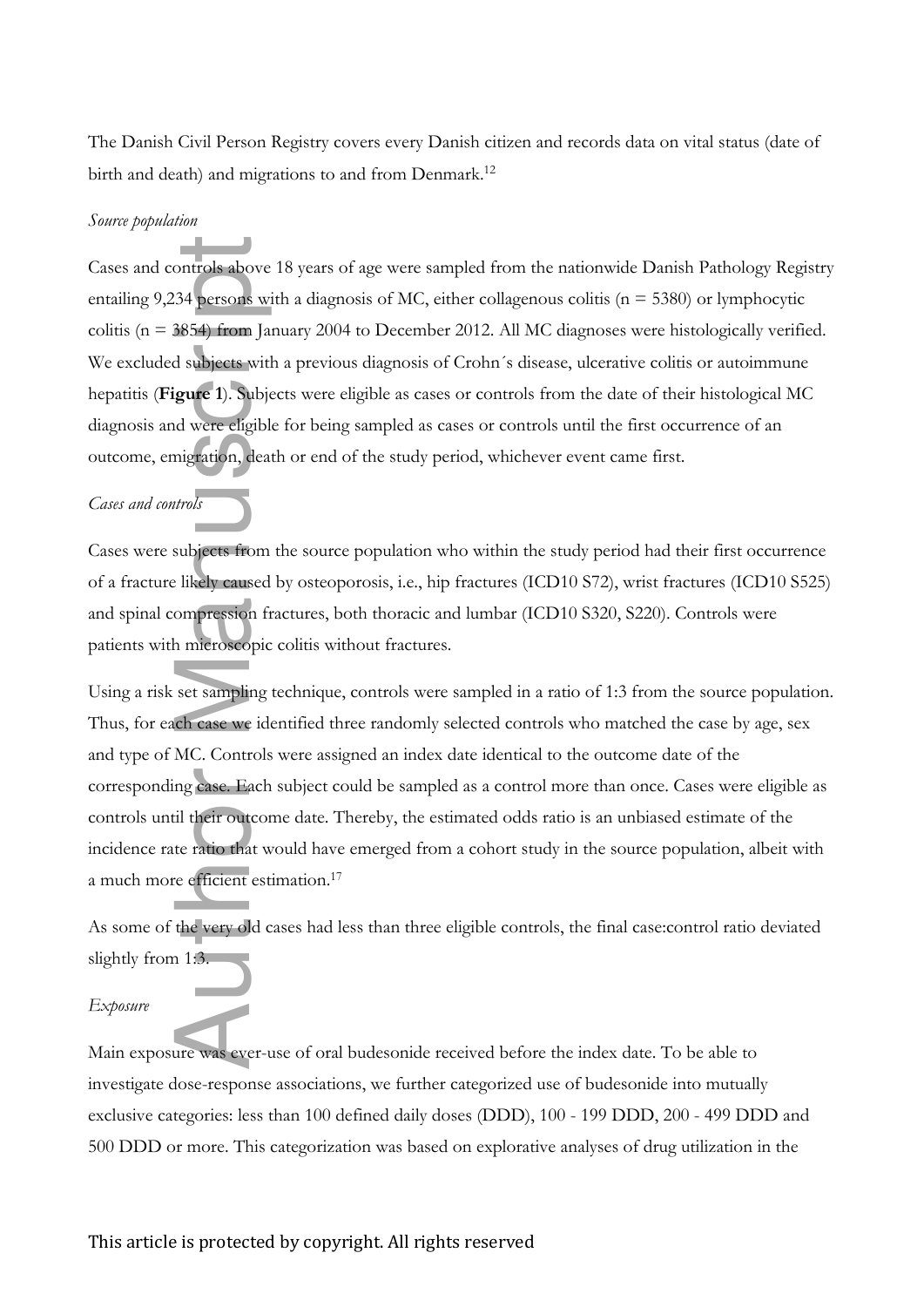source population. 1 DDD of budesonide corresponds to a daily dose of 9 mg, which is the recommended dose of budesonide in the treatment of MC.

### *Analysis*

The analysis conformed to a conventional matched case-control design. We estimated odds ratios (ORs) using conditional logistic regression, while controlling for a set of preselected confounders i.e., forced variables (use of nicotine substitutes, malnutrition, kidney failure, chronic obstructive pulmonary disease, and alcohol abuse) as well as data driven confounders. A data driven confounder was selected if it changed the OR of the budesonide-fracture association by more than 2% when added to a crude analysis.<sup>18</sup> Only use of antidepressants fulfilled this criterion. Crude and adjusted ORs were presented with 95% confidence intervals. Of note, confounding by age, sex and calendar time was handled by the risk set sampling and conditional analysis.

In the main analysis, we estimated the association between ever-use of budesonide and any osteoporotic fractures. This analysis was repeated for single sub-outcomes separately i.e., hip fractures, wrist fractures and spinal fractures. In addition, we investigated a dose-response association by estimating ORs within preselected categories of accumulated use of budesonide (in DDD) and by performing a formal dose-response analysis using the base 2 logarithm of the accumulated amount of budesonide as main independent variable. In this particular dose-response analysis, all unexposed subjects were excluded.

We performed additional supplementary and sensitivity analyses. First, to uncover potential subgroups at particularly high or low risk of osteoporotic fractures, we investigated the association between everuse of budesonide and any osteoporotic fractures when stratifying the population by sex, age and type of MC (lymphocytic colitis or collagenous colitis). Secondly, to avoid the influence of potential recovery of bone mass related to past budesonide use, we performed a dose-response analysis in which we restricted the population to individuals who had been exposed to budesonide within the previous two years. Thirdly, acknowledging that some induction time is needed to develop osteoporotic fractures based on budesonide treatment, we introduced a 6-month lag-time before the index date in a sensitivity analysis. Finally, to reduce confounding by use of other corticosteroids, we restricted the population to subjects without previous treatment with other systemic corticosteroids than budesonide. In all The analysis conformed to a conventional matched case-con<br>(ORs) using conditional logistic regression, while controlling<br>forced variables (use of nicotine substitutes, malnutrition, ki<br>discase, and alcohol abuse) as well a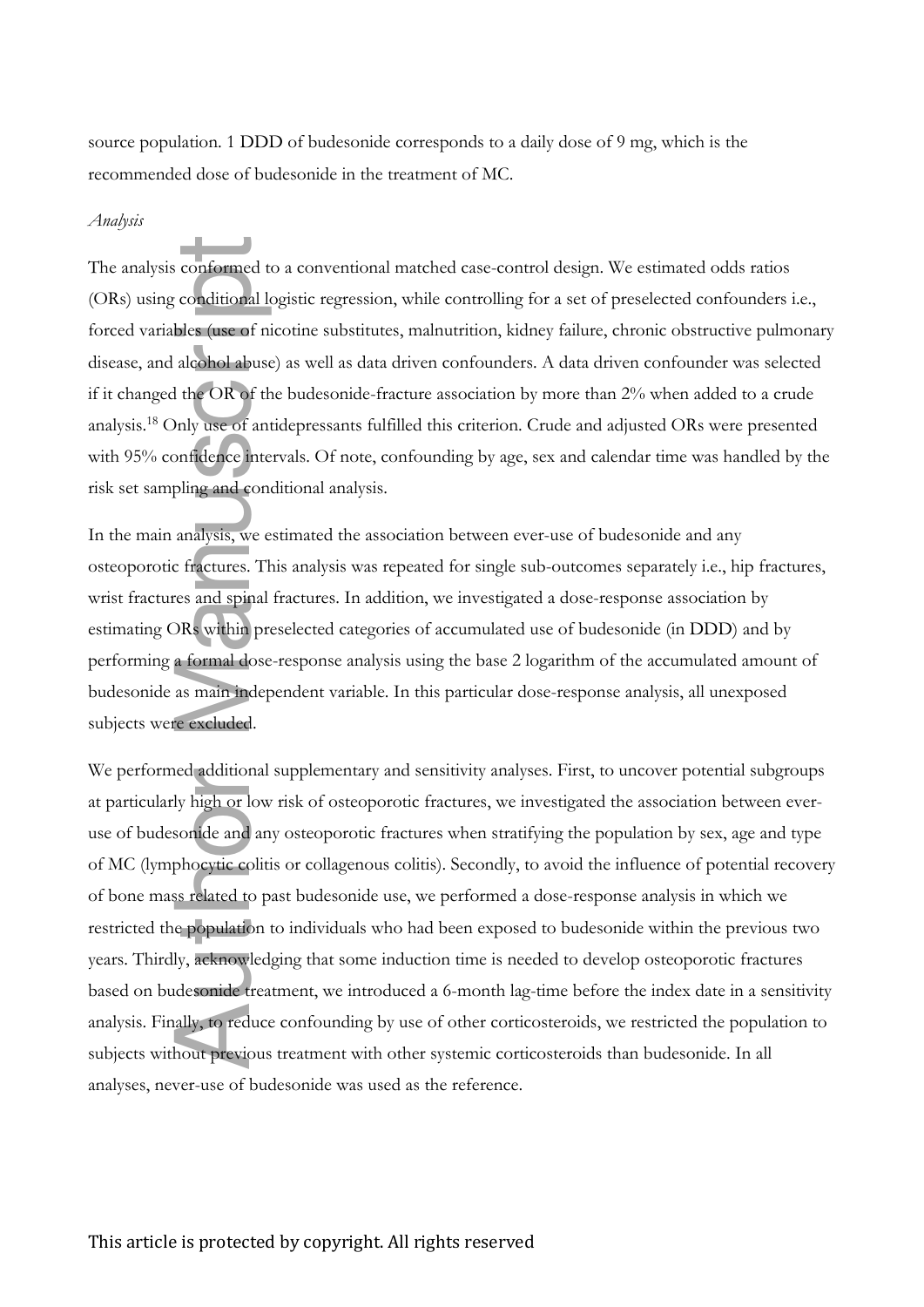The analyses were performed using Stata version 15.1 The project was approved by the Danish Data Protection Board (J.nr. 2014 – 41 – 3214). According to Danish law, review by an ethics committee is not required for purely registry-based studies.<sup>19</sup>



In a study population of individuals with MC, we identified 417 cases with a first occurrence of a fracture likely caused by osteoporosis. They were matched to 1240 controls. The majority were women (86%) and the median age was 78 years. In general, the distribution of comorbid diseases was uniform among cases and controls. More cases had been exposed to budesonide (35% vs. 30% among controls) and antidepressants (43% vs. 28% among controls) (**Table 1**).

After adjustment for confounding, a modestly increased OR was observed for the overall association between ever-use of budesonide and any osteoporotic fractures (OR 1.13, CI: 0.88-1.47), however without reaching statistical significance (**Table 2**). No dose-response association was evident for osteoporotic fractures in general. Accordingly, the OR for doubling of cumulative dose of budesonide was 0.93 (CI: 0.84-1.03) (**Table 2**). Stratification by type of fracture revealed the highest risk of spinal fractures (OR 1.98, CI: 0.94-4.17), followed by hip-, and wrist fractures (OR 1.17 (CI: 0.79-1.73) and OR 0.99 (CI: 0.66-1.47), respectively) (**Table 3**). A dose-response association seemed to appear for individuals having spinal fractures. As such, the OR for spinal fractures was 1.04 for individuals with the lowest intake of budesonide increasing to OR 3.34 for individuals with an accumulated use of 500+ DDD, whereas the OR for doubling of cumulative dose was 1.11 (CI: 1.01-1.22). For wrist- and hip fractures, the risk remained unchanged irrespective of cumulative dose of budesonide (**Table 3**). **Results**<br>
In a study population of individuals with MC, we<br>
fracture likely caused by osteoporosis. They were<br>
(86%) and the median age was 78 years. In genera<br>
among cases and controls. More cases had been e<br>
and antidep

To address potential differences across subgroups, we stratified the population by sex, age and type of MC. Apart from a modestly increased OR in individuals <65 years (OR 2.49), we did not find any subgroups with particularly strong or weak associations (**Table 4**).

Restricting the population to never-users of other systemic corticosteroids than budesonide, recent users of budesonide and introducing a 6-month lag-time prior to the index date did not change the conclusions (E-table 1, E-table 2 and E-table 3).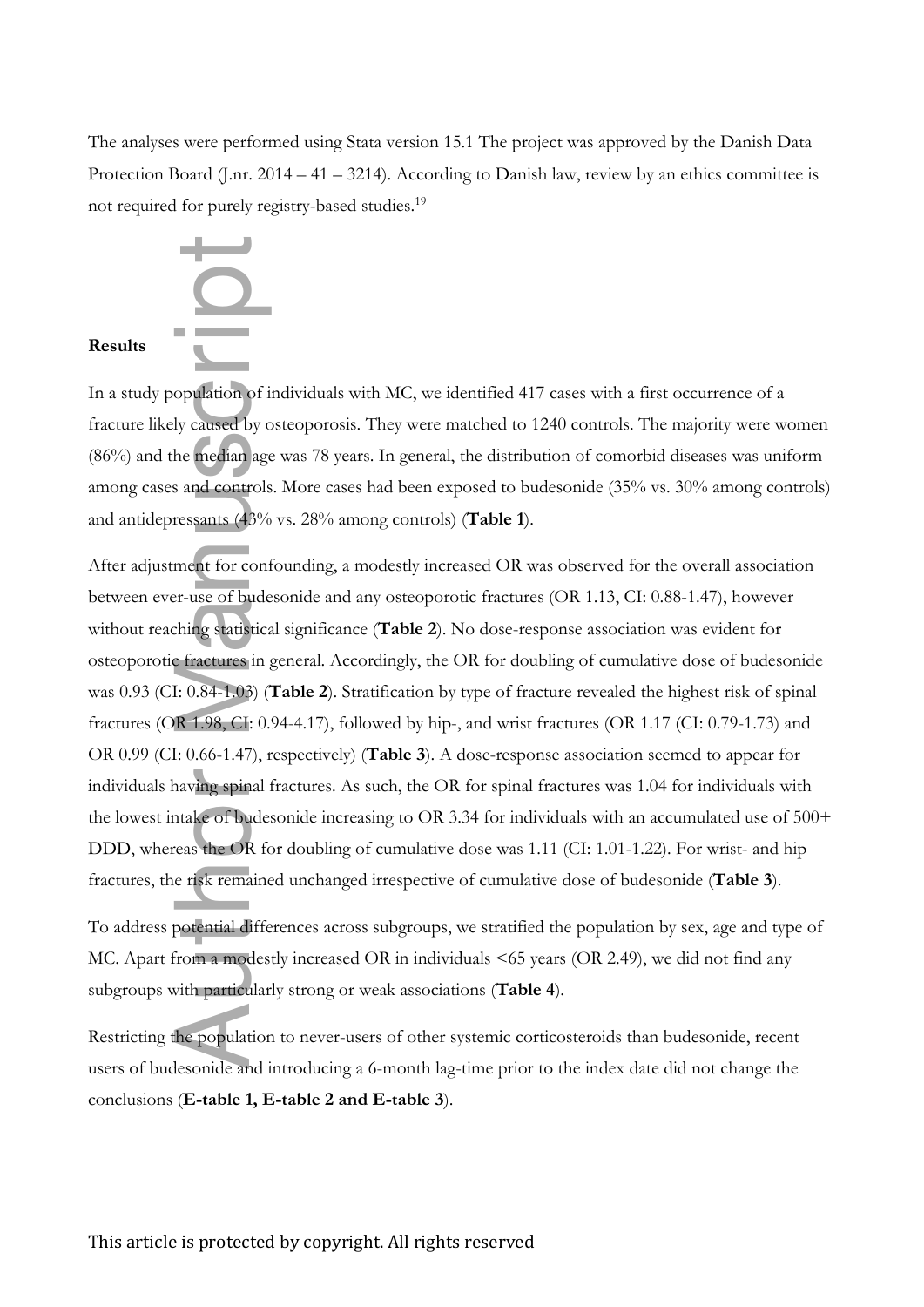### **Discussion**

In this nationwide study we observed a small increase in the OR of osteoporotic fractures, not reaching statistically significance, in patients with MC treated with oral budesonide. Specifying by fracture type revealed a weak association for spinal fractures, where a dose-response association also seemed to exist. For wrist and hip fractures no such association was observed. Except from a modestly increased risk among individuals <65 years, we did not find any subgroups with particularly strong or weak associations.

The main strength of this study is the restriction to patients with a diagnosis of MC. Due to the limited systemic inflammatory impact of MC with no clinical signs of malabsorption this approach ensures a uniform study population with a minimal risk of confounding by systemic inflammation, malnutrition and underweight otherwise possibly overestimating the results. Moreover, detailed information of comorbidity and drug exposure made it possible to adjust for such confounding.

Another strength is the nationwide, registry-based approach. The highly valid recording of diagnoses in the Danish Pathology Registry and in the Danish Patient Registry ensures a valid definition of both study population and outcome. Further, the Danish Prescription Registry permits a detailed assessment of budesonide exposure, since budesonide always requires a prescription and is not available over-thecounter. Our data represents drugs that have actually been purchased at the pharmacies, mitigating the influence of primary non-adherence.<sup>20</sup> Of note, the applied Danish Health Registries have nationwide coverage of all Danish citizens irrespective of socio-economic status, thereby reducing the risk of selection bias. In addition, the validity of fracture diagnoses is generally high.<sup>21</sup> Manuscript<br>
Manuscript Contains the Summatory in the summatory in the lammatory in dy population<br>
eight otherwist and drug expose<br>
ength is the nation and out<br>
de exposure, is data represe<br>
primary non-<br>
all Danish cit<br>
s.

The registry-based approach did not provide complete information on a range of life style factors, including smoking history, alcohol consumption, BMI and physical activity, potentially confounding the observed association. Such confounding was handled by adjusting for proxies, although some residual confounding cannot be ruled out. However, since it appears unlikely that life style factors would affect the decision to use budesonide, the resulting misclassification of potential confounders would affect the results minimally.

Though orally administered systemic steroids are associated with a risk of fractures, the risk seems to vary by type of corticosteroids. Vestergaard et al. found an OR of 0.93 among individuals with an average daily consumption of oral prednisolone of less than 6.67 mg/day increasing to an OR of 1.55 among those using more than 13.3 mg prednisolone per day.<sup>8</sup> Low dose treatment with budesonide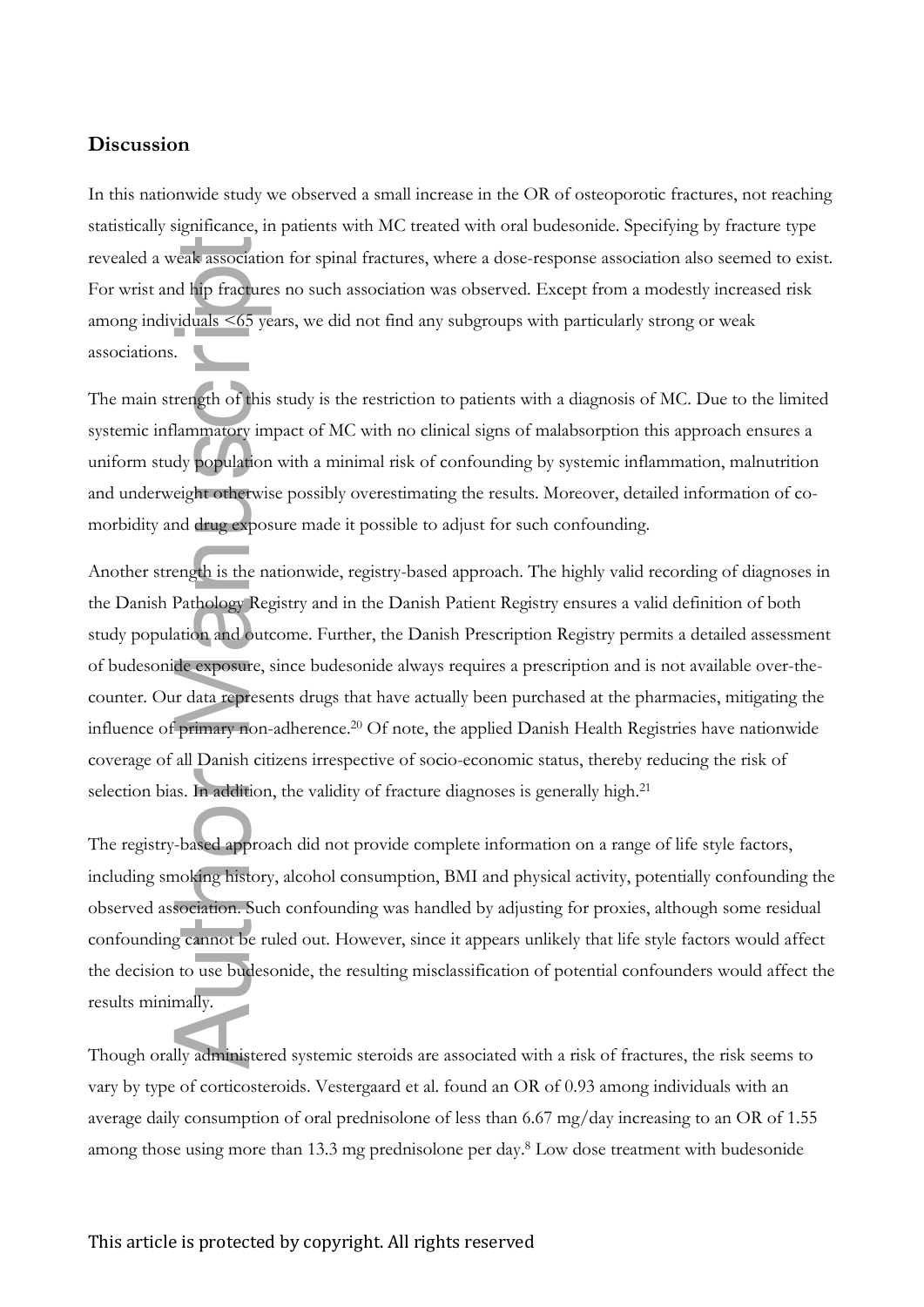(around 3 mg/day) was not associated with an increased risk of fracture.<sup>8</sup> Other studies indicate that an increased risk of fractures could be the effect of long-term treatment with oral budesonide on bone mineral density. One clinical study demonstrated a decreased bone density in patients with Crohn's disease,<sup>22</sup> using a mean dose of budesonide of 8.5 mg/day (range, 6-9 mg/day) for 2 years. In another study on patients with primary biliary cirrhosis, oral budesonide (6 mg/d for three years) was associated with a decrease in bone mass density.<sup>23</sup> However, relatively small study populations and a possible effect of pre-treatment conditions have limited the conclusions.

In a study of 50 patients with MC treated with budesonide, no significant differences in bone mineral density were observed when compared to a healthy control group.<sup>24</sup> However, the markers of bone formation P1NP (Pro-N-terminal peptide procollagen type 1) were lower in patients with MC than in controls, suggesting an osteoblast dysfunction due to the systemic effect of budesonide or to the disease itself.

From a pharmacological viewpoint, an increased fracture risk among users of budesonide is not entirely implausible. Though the systemic bioavailability of budesonide is low, a conventional daily oral dose of 9 mg budesonide is equivalent of a daily oral intake of 4-5 mg of prednisolone<sup>8</sup> – a steroid dose that cannot be considered innocuous.<sup>25</sup> The small but non-significant increase in the overall risk of osteoporotic fractures demonstrated in our study could be in agreement with this notion. The lack of dose-response effect for fractures overall is, however, difficult to explain.

There seems to exist an association with use of budesonide for spinal fractures. This is further consolidated by the existence of a dose-response association for this specific fracture type though not statistically significant within preselected categories of accumulated use of budesonide. This doseresponse analysis has the drawback that subjects who belong to the same category are treated similarly in the analysis, whether they have high or low use within that category, thereby reducing statistical power. This problem is handled by performing a regression directly on the cumulative dose, thus preserving the statistical power and in this study, proving a statistically significant dose-response association. Since spinal fractures are usually spontaneous and notoriously related to osteoporosis, while traumas more often are involved in hip and wrist fractures, an isolated effect on spinal fractures is biologically plausible.<sup>26</sup> Moreover, the increased susceptibility to glucocorticoid of trabecular bone predominating in the vertebral bone adds to the observed differences across fracture types.<sup>27</sup> strate, the not explained by the association of the method of the conduction of the sylan's or the method of the method of the conductive state with a decrease of book-mass density.<sup>23</sup> However, relatively small study popu

Our analyses on ongoing users suggest that the absence of an association for hip- and wrist fractures is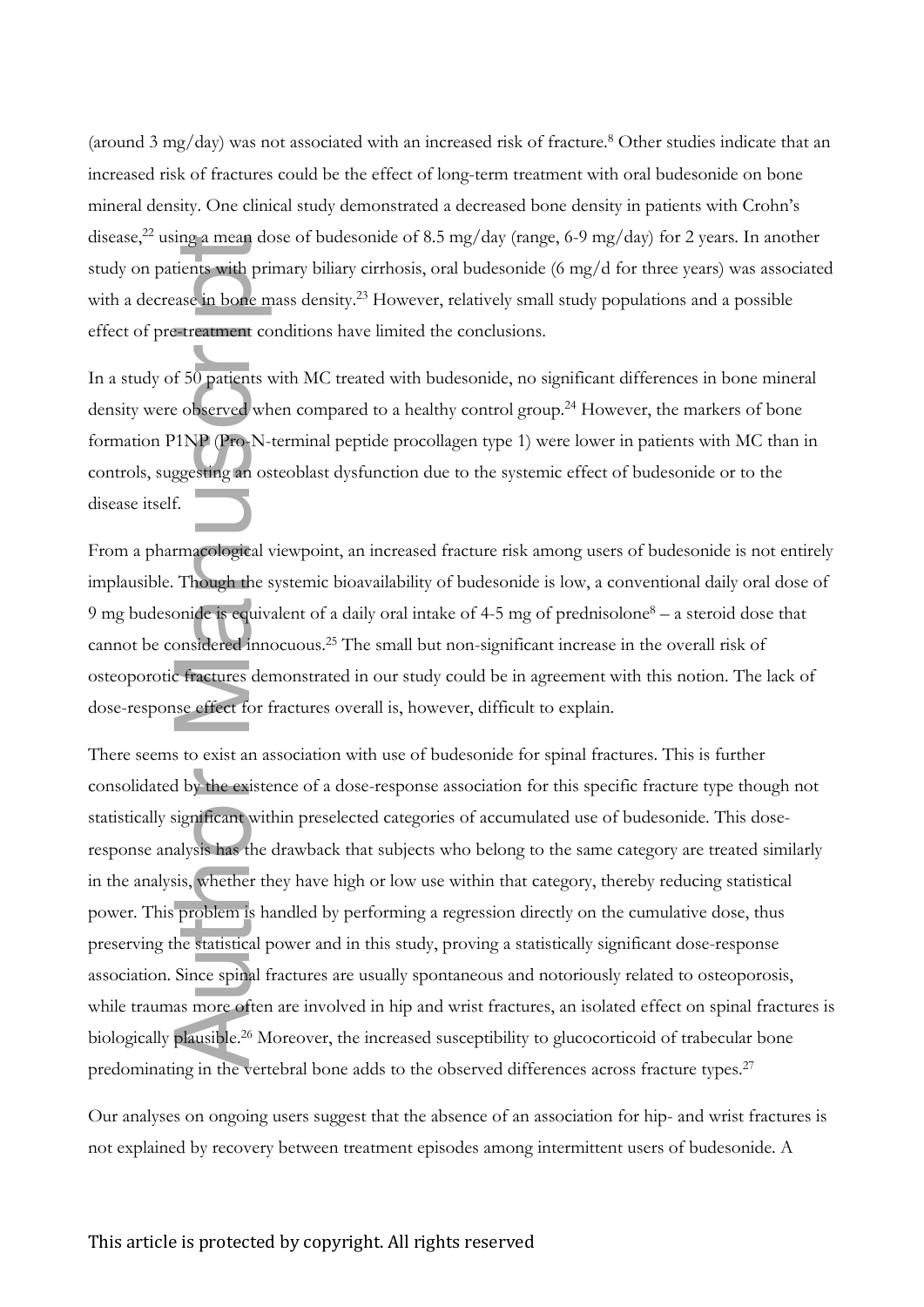substantial part of the explanation could therefore be in the traumatic component for hip and wrist fractures. Calcium supplement and D-vitamins are sold over the counter, and we thus cannot account for all anti-osteoporotic prophylactic measures used by our subjects. It is conceivable that such measures are channeled to those at highest risk.

There is good evidence that anti-osteoporotic treatment, such as bisphosphonates, is effective against steroid induced osteoporosis and fractures.<sup>28</sup> Whether it applies to our scenario as well has not been tested, to our knowledge. For most clinicians, however, it would seem reasonable to extrapolate from studies on other corticosteroids.

This study cannot confirm an association between use of budesonide and osteoporotic fractures in general. There seems to be an isolated adverse effect of budesonide on the risk of spinal fractures which appears to be dose-related. This is plausible from a pharmacological perspective. Whether it warrants measures to prevent osteoporotic spinal fractures remains to be established.

## **Acknowledgements** There is good evidence the<br>steroid induced osteoport<br>tested, to our knowledge.<br>studies on other corticost<br>This study cannot confirr<br>general. There seems to b<br>which appears to be dose<br>warrants measures to prevent<br>which appe

None

### **Authorship statement**

Ole Bonderup has received speaker fees from Tillotts and Dr Falk Pharma, is a member of an advisory board for Tillotts and has received grants from Tillotts.

The study is supported by an unrestricted grant from Tillotts.

Jesper Hallas, Martin Thomsen Ernst, Gunnar Lauge Nielsen, and Mette Reilev declare no further conflicts of interest in relation to this study.

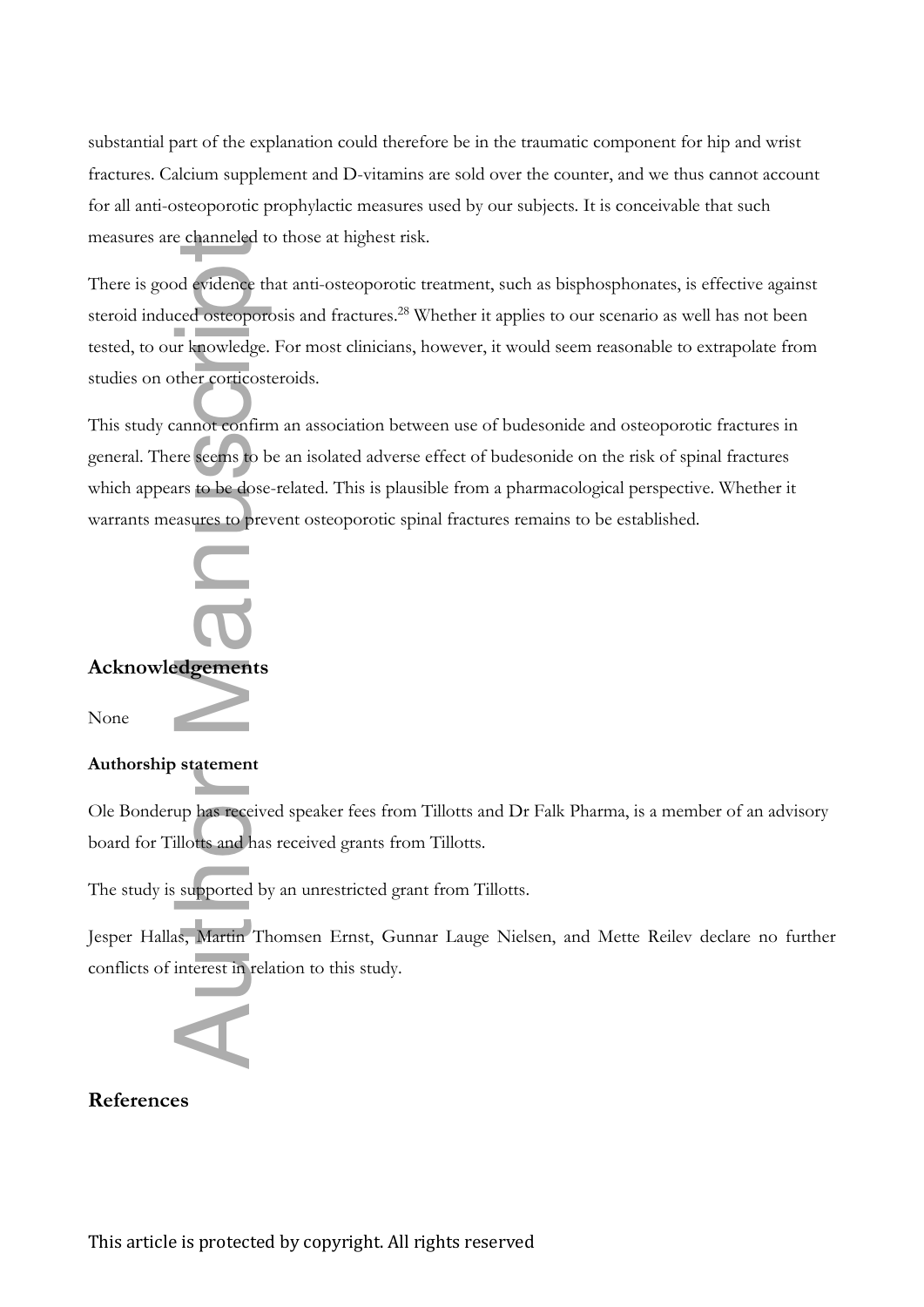- 1. Edsbäcker S, Andersson T. Pharmacokinetics of budesonide (Entocort EC) capsules for Crohn's disease. *Clin Pharmacokinet*. 2004;43(12):803-821. doi:10.2165/00003088-200443120-00003
- 2. Seow CH, Benchimol EI, Griffiths AM, Otley AR, Steinhart AH. Budesonide for induction of remission in Crohn's disease. *Cochrane Database Syst Rev*. 2008;(3):CD000296. doi:10.1002/14651858.CD000296.pub3
- 3. Kafil TS, Nguyen TM, Patton PH, MacDonald JK, Chande N, McDonald JW. Interventions for treating collagenous colitis. *Cochrane Database Syst Rev*. 2017;11:CD003575. doi:10.1002/14651858.CD003575.pub6 remission in Crohn's disease. *Cachrane Database Syst Ren*.<br>doi:10.1002/14651858.CD000296.pub3<br>Kafil TS, Nguyen TM, Patton PH, MacDonald JK, Char<br>treating collagenous colitis. *Cochrane Database Syst Ren*. 26<br>doi:10.1002/1
- 4. Chande N, Al Yatama N, Bhanji T, Nguyen TM, McDonald JW, MacDonald JK. Interventions for treating lymphocytic colitis. *Cochrane Database Syst Rev*. 2017;7:CD006096. doi:10.1002/14651858.CD006096.pub4
- 5. Brattsand R. Overview of Newer Glucocorticosteroids Preparations for Inflammatory Bowel Disease. *Canadian Journal of Gastroenterology*. 1990(vol. 4, 7):pp.407-414.
- 6. van Staa TP. The pathogenesis, epidemiology and management of glucocorticoid-induced osteoporosis. *Calcif Tissue Int*. 2006;79(3):129-137. doi:10.1007/s00223-006-0019-1
- 7. Vestergaard P, Rejnmark L, Mosekilde L. Fracture risk associated with systemic and topical corticosteroids. *J Intern Med*. 2005;257(4):374-384. doi:10.1111/j.1365-2796.2005.01467.x
- 8. Vestergaard P, Rejnmark L, Mosekilde L. Fracture risk associated with different types of oral corticosteroids and effect of termination of corticosteroids on the risk of fractures. *Calcif Tissue Int*. 2008;82(4):249-257. doi:10.1007/s00223-008-9124-7
- 9. Ferguson A, Sedgwick DM. Juvenile onset inflammatory bowel disease: height and body mass index in adult life. *BMJ*. 1994;308(6939):1259-1263.
- 10. De Laet C, Kanis JA, Odén A, et al. Body mass index as a predictor of fracture risk: a metaanalysis. *Osteoporos Int J Establ Result Coop Eur Found Osteoporos Natl Osteoporos Found USA*.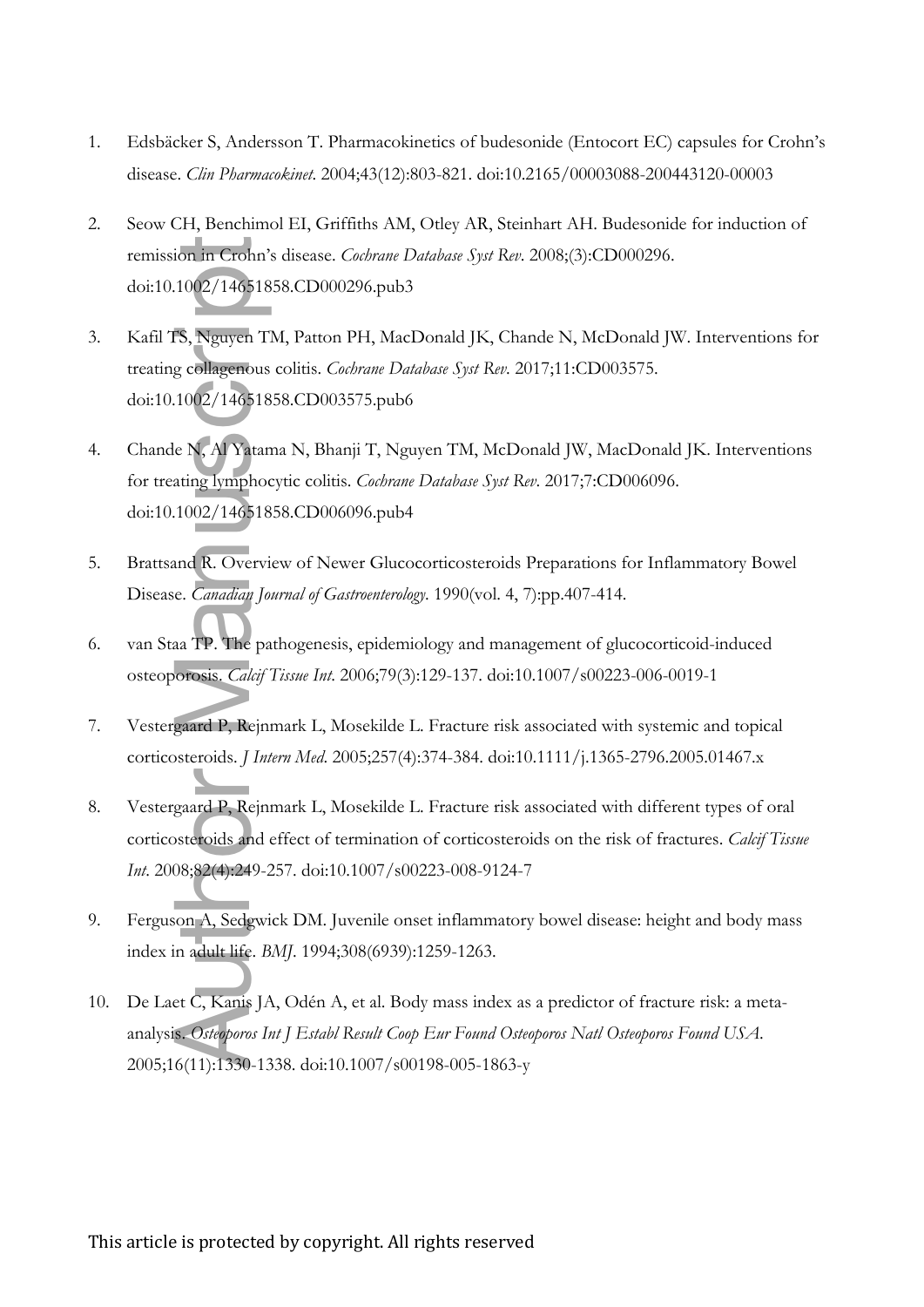- 11. Azzopardi N, Ellul P. Risk factors for osteoporosis in Crohn's disease: infliximab, corticosteroids, body mass index, and age of onset. *Inflamm Bowel Dis*. 2013;19(6):1173-1178. doi:10.1097/MIB.0b013e31828075a7
- 12. Schmidt M, Pedersen L, Sørensen HT. The Danish Civil Registration System as a tool in epidemiology. *Eur J Epidemiol*. 2014;29(8):541-549. doi:10.1007/s10654-014-9930-3
- 13. Bjerregaard B, Larsen OB. The Danish Pathology Register. *Scand J Public Health*. 2011;39(7 Suppl):72-74. doi:10.1177/1403494810393563
- 14. Pottegård A, Schmidt SAJ, Wallach-Kildemoes H, Sørensen HT, Hallas J, Schmidt M. Data Resource Profile: The Danish National Prescription Registry. *Int J Epidemiol*. 2017;46(3):798-798f. doi:10.1093/ije/dyw213
- 15. WHO Collaborating Centre for Drug Statistics Methodology. Guidelines for ATC classification and DDD assignment 2017. 2017.
- 16. Schmidt M, Schmidt SAJ, Sandegaard JL, Ehrenstein V, Pedersen L, Sørensen HT. The Danish National Patient Registry: a review of content, data quality, and research potential. *Clin Epidemiol*. 2015;7:449-490. doi:10.2147/CLEP.S91125
- 17. Rothman KJ. *Epidemiology, an Introductio*. 2nd edition. page 90-92: Oxford Press
- 18. Rothman KJ. *Epidemiology, An Introduction*. 2nd edition. page 223: Oxford Press
- 19. Thygesen LC, Daasnes C, Thaulow I, Bronnum-Hansen H. Introduction to Danish (nationwide) registers on health and social issues: Structure, access, legislation, and archiving. *Scand J Public Health*. 2011;39(7 Suppl):12-16. doi:10.1177/1403494811399956 Schmidt M, Pedersen L, Sørensen HT. The Danis<br>epidemiology. *Byr J Epidemiol.* 2014;29(8):541-549<br>Bjerregaard B, Larsen OB. The Danish Pathology<br>Suppl):72-74. doi:10.1177/1403494810393563<br>Pottegard A, Schmidt SAJ, Wallach-
- 20. Beardon PH, McGilchrist MM, McKendrick AD, McDevitt DG, MacDonald TM. Primary noncompliance with prescribed medication in primary care. *BMJ*. 1993;307(6908):846-848. doi:10.1136/bmj.307.6908.846
- 21. Hundrup YA, Høidrup S, Obel EB, Rasmussen NK. The validity of self-reported fractures among Danish female nurses: comparison with fractures registered in the Danish National Hospital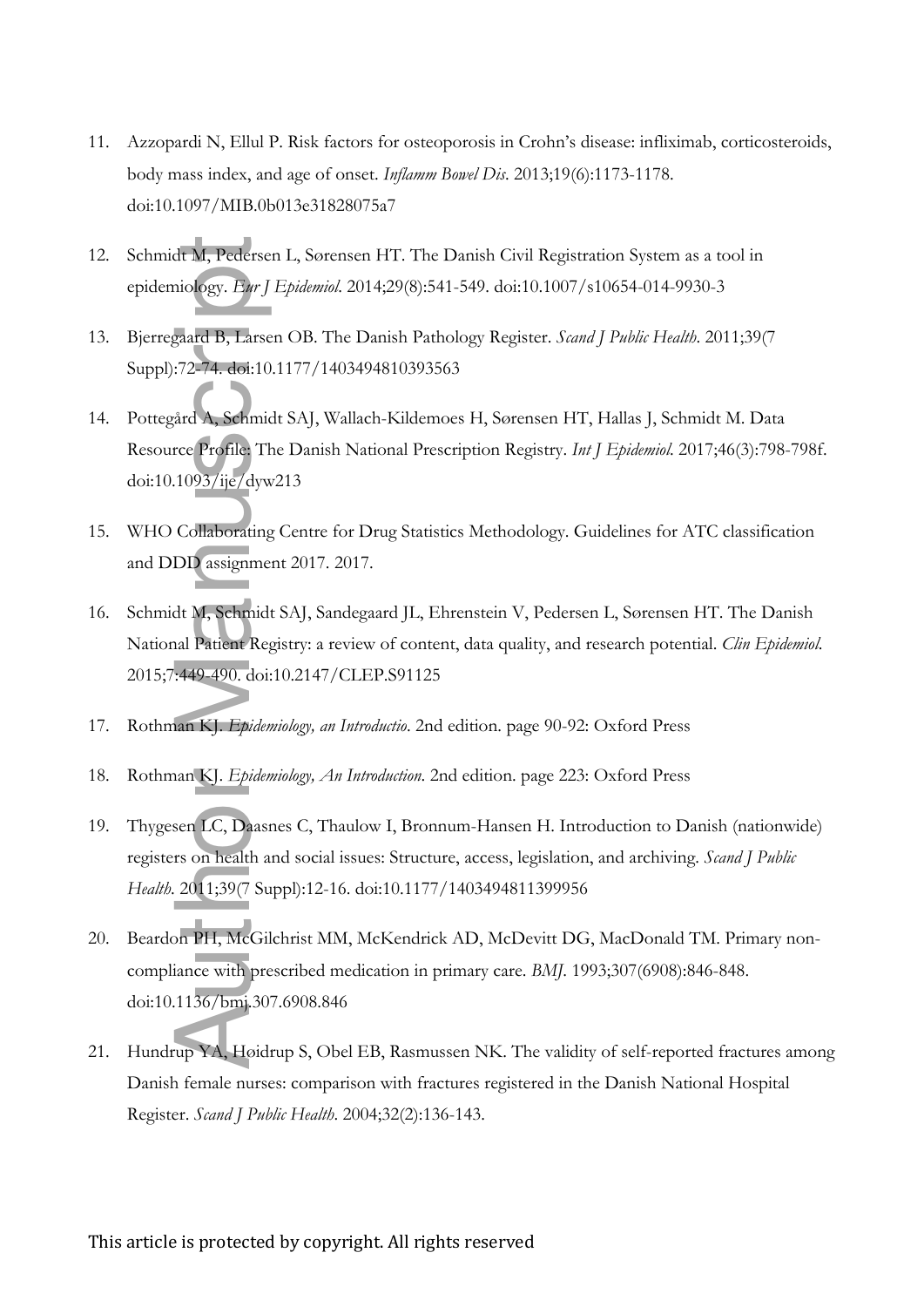- 22. Cino M, Greenberg GR. Bone mineral density in Crohn's disease: a longitudinal study of budesonide, prednisone, and nonsteroid therapy. *Am J Gastroenterol*. 2002;97(4):915-921. doi:10.1111/j.1572-0241.2002.05609.x
- 23. Rautiainen H, Färkkilä M, Neuvonen M, et al. Pharmacokinetics and bone effects of budesonide in primary biliary cirrhosis. *Aliment Pharmacol Ther*. 2006;24(11-12):1545-1552. doi:10.1111/j.1365- 2036.2006.03155.x
- 24. Wildt S, Munck LK, Becker S, Brockstedt H, Bonderup OK, Hitz MF. Risk of osteoporosis in microscopic colitis. *Postgrad Med*. 2018;130(3):348-354. doi:10.1080/00325481.2018.1441579
- 25. van Staa TP, Leufkens HGM, Cooper C. The epidemiology of corticosteroid-induced osteoporosis: a meta-analysis. *Osteoporos Int J Establ Result Coop Eur Found Osteoporos Natl Osteoporos Found USA*. 2002;13(10):777-787. doi:10.1007/s001980200108
- 26. Compston JE, McClung MR, Leslie WD. Osteoporosis. *Lancet Lond Engl*. 2019;393(10169):364- 376. doi:10.1016/S0140-6736(18)32112-3
- 27. van Staa TP, Leufkens HGM, Apenheim L, Zhang B, Cooper C. Use of corticosteroids and the risk of fractures. *J* **Bone** *Miner Res*. 2000;15(6):993-1000. doi:10.1359/jbmr.2000.15.6.993
- 28. Allen CS, Yeung JH, Vandermeer B, Homik J. Bisphosphonates for steroid-induced osteoporosis. *Cochrane Database Syst Rev.* 2016 Oct 5;10:CD001347. doi:10.1002/14651858.CD001347.pub2

## **Tables**

| 23.           | Rautiainen H, Färkkilä M, Neuvonen M, et al. Pharmacokinetics and bone effects of budesonide            |               |               |
|---------------|---------------------------------------------------------------------------------------------------------|---------------|---------------|
|               | in primary biliary cirrhosis. Aliment Pharmacol Ther. 2006;24(11-12):1545-1552. doi:10.1111/j.1365-     |               |               |
|               | 2036.2006.03155.x                                                                                       |               |               |
|               |                                                                                                         |               |               |
| 24.           | Wildt S, Munck LK, Becker S, Brockstedt H, Bonderup OK, Hitz MF. Risk of osteoporosis in                |               |               |
|               | microscopic colitis. Postgrad Med. 2018;130(3):348-354. doi:10.1080/00325481.2018.1441579               |               |               |
| 25.           | van Staa TP, Leufkens HGM, Cooper C. The epidemiology of corticosteroid-induced                         |               |               |
|               | osteoporosis: a meta-analysis. Osteoporos Int J Establ Result Coop Eur Found Osteoporos Natl Osteoporos |               |               |
|               | Found USA. 2002;13(10):777-787. doi:10.1007/s001980200108                                               |               |               |
| 26.           | Compston JE, McClung MR, Leslie WD. Osteoporosis. Lancet Lond Engl. 2019;393(10169):364-                |               |               |
|               | 376. doi:10.1016/S0140-6736(18)32112-3                                                                  |               |               |
| 27.           | van Staa TP, Leufkens HGM, Apenheim L, Zhang B, Cooper C. Use of corticosteroids and the                |               |               |
|               | risk of fractures. J Bone Miner Res. 2000;15(6):993-1000. doi:10.1359/jbmr.2000.15.6.993                |               |               |
| 28.           | Allen CS, Yeung JH, Vandermeer B, Homik J. Bisphosphonates for steroid-induced osteoporosis.            |               |               |
|               | Cochrane Database Syst Rev. 2016 Oct 5;10:CD001347. doi:10.1002/14651858.CD001347.pub2                  |               |               |
|               |                                                                                                         |               |               |
|               | H                                                                                                       |               |               |
| <b>Tables</b> |                                                                                                         |               |               |
|               |                                                                                                         |               |               |
|               | Table 1. Characteristics of enrolled cases and controls on the event date.                              |               |               |
|               |                                                                                                         | Cases         | Controls      |
|               |                                                                                                         | $N = 417$     | $N = 1240$    |
|               | Demographics                                                                                            |               |               |
|               | Female (%)                                                                                              | 357 (86%)     | 1065 (86%)    |
|               | Age, median (IQR)                                                                                       | $78(68 - 85)$ | $78(68 - 84)$ |
|               | Collagenous Colitis                                                                                     | 267 (64%)     | 795 (64%)     |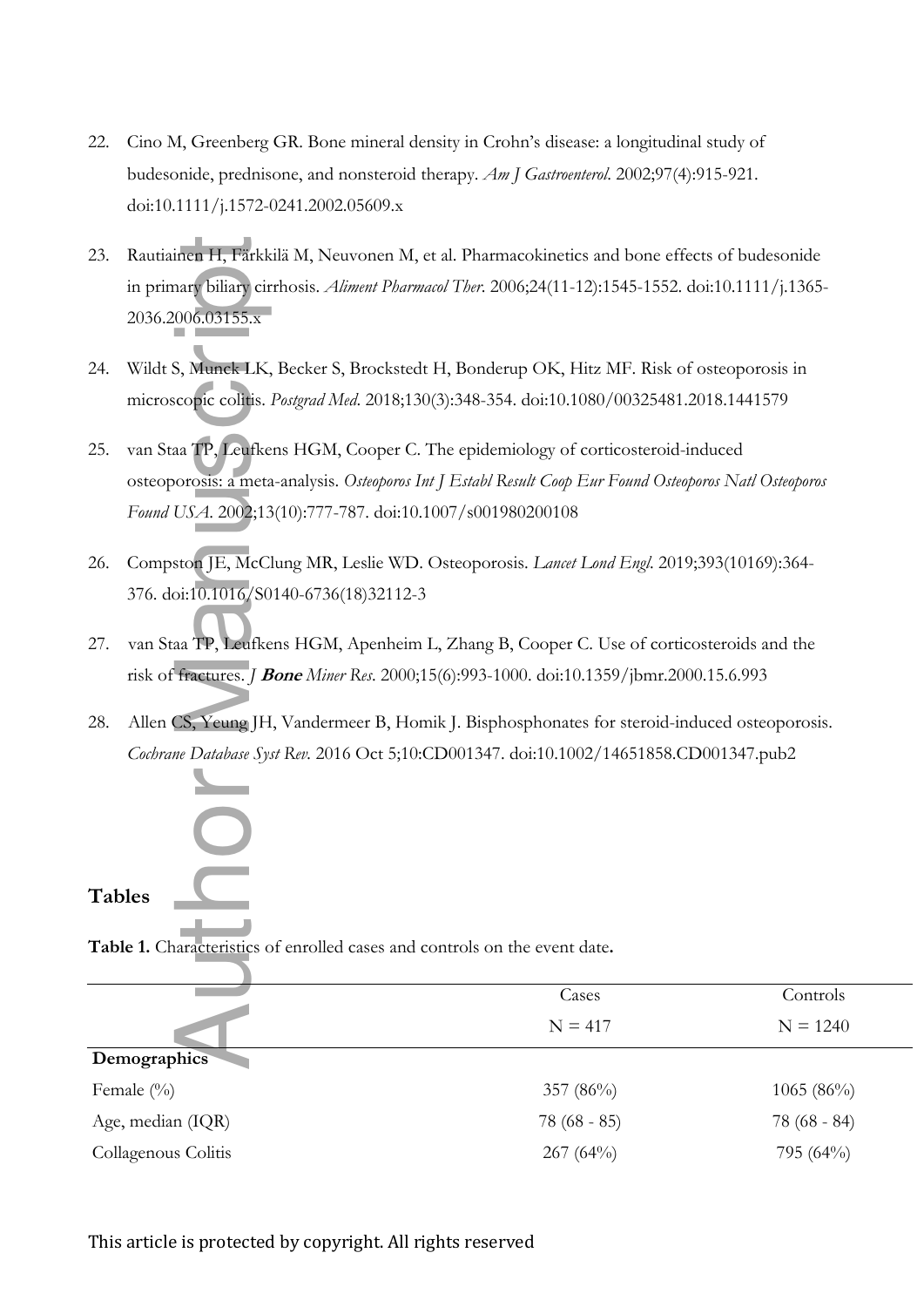| Lymphocytic Colitis               | 150 $(36\%)$ | 445 (36%)    |
|-----------------------------------|--------------|--------------|
| Comorbidity                       |              |              |
| Upper gastrointestinal diseases   |              |              |
| Gastro-oesophageal reflux disease | 41 (10%)     | 73 $(6%)$    |
| Gastroduodenal ulcer              | 55 (13%)     | 126 $(10\%)$ |
| Gastroduodenitis                  | 39 $(9\%)$   | 108 (9%)     |
| Celiac disease                    | $9(2\%)$     | $23(2\%)$    |
| Liver diseases                    |              |              |
| Alcoholic liver diseases          | $6(1\%)$     | 11 $(1\%)$   |
| Cirrhosis of liver                | $5(1\%)$     | n<5          |
| Cancer                            |              |              |
| Gastrointestinal cancer (total)   | $18(4\%)$    | 53 $(4\%)$   |
| Colon cancer                      | $12(3\%)$    | $30(2\%)$    |
| Lung cancer                       | $5(1\%)$     | $8(1\%)$     |
| Endocrine diseases                |              |              |
| Hypothyroidism                    | 23 $(6\%)$   | 51 $(4\%)$   |
| Hyperthyroidism                   | 20(5%)       | 48 $(4\%)$   |
| Obesity                           | $17(4\%)$    | 36 $(3\%)$   |
| Type 1 Diabetes mellitus          | 21(5%)       | 45 $(4\%)$   |
| Type 2 Diabetes mellitus          | 38 (9%)      | $87(7\%)$    |
| Lung diseases                     |              |              |
| Asthma                            | 154 (37%)    | 436 (35%)    |
| <b>COPD</b>                       | $108(26\%)$  | 305 (25%)    |
| Vascular diseases                 | 69 (17%)     | 193 (16%)    |
| Hypertension                      |              |              |
| Ishaemic heart diseases           | 14 $(3\%)$   | 42 $(3\%)$   |
| Stroke                            | 56 (13%)     | 118 (10%)    |
| Rheumatoid diseases               |              |              |
| Reumatoid arthritis               | 16 $(4\%)$   | 52 $(4\%)$   |
| Arthropatia                       | n<5          | n<5          |
| Artritis                          | 7(2%)        | 40 $(3\%)$   |
| Arthrosis                         | 106 $(25%)$  | 296 (24%)    |
| Spondylarthritis                  | n<5          | n<5          |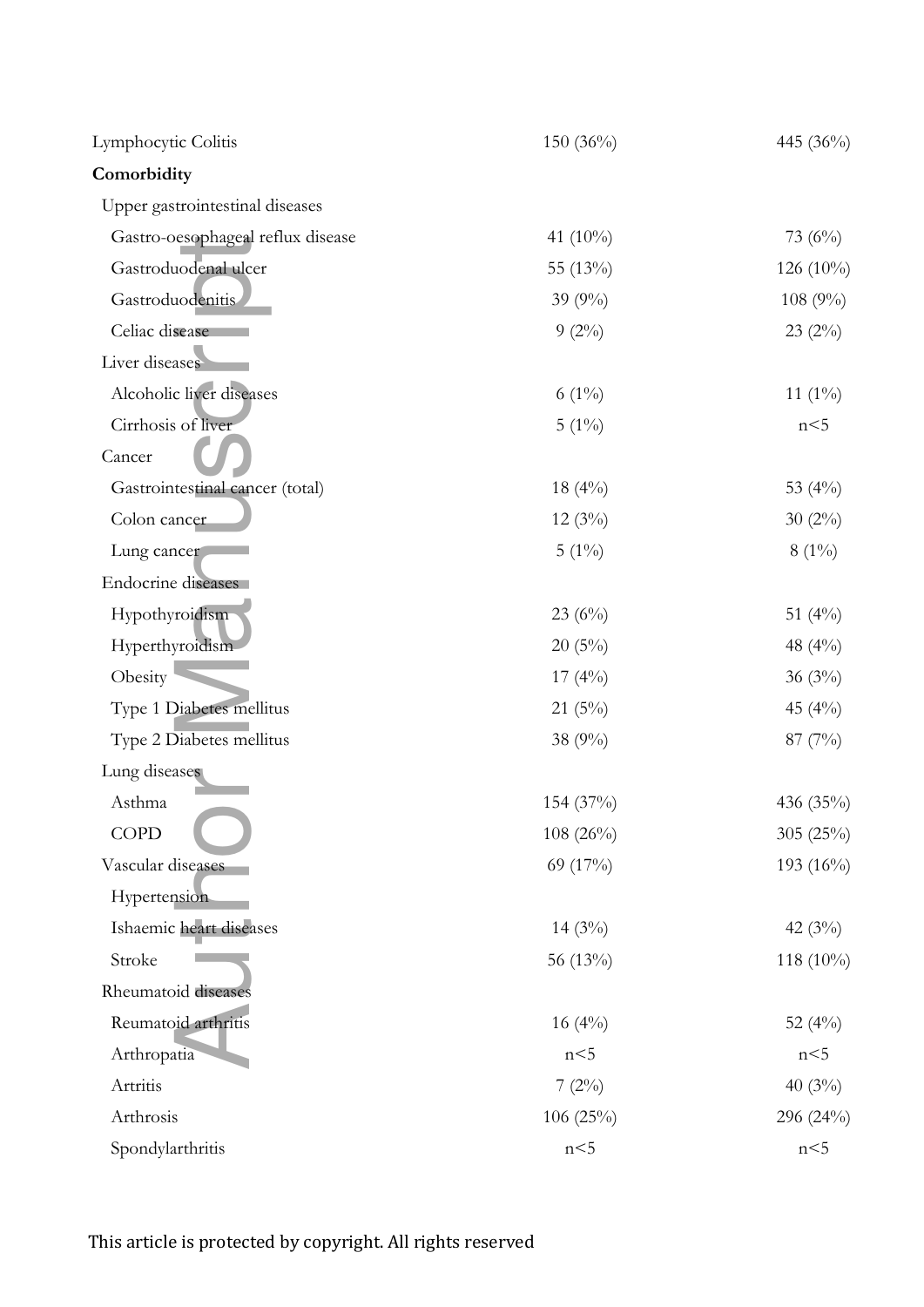| Drug exposure                               |                   |                                                                                                  |                        |                                                                                                                    |  |
|---------------------------------------------|-------------------|--------------------------------------------------------------------------------------------------|------------------------|--------------------------------------------------------------------------------------------------------------------|--|
| Corticosteroids                             |                   |                                                                                                  | 173 (41%)              | 454 (37%)                                                                                                          |  |
| Steroid inhalants for COPD                  |                   |                                                                                                  | $5(1\%)$               | 31 $(3\%)$                                                                                                         |  |
| Topical rectal                              |                   |                                                                                                  | n<5                    | n<5                                                                                                                |  |
| Prednisolone (oral)                         |                   |                                                                                                  | 32(8%)                 | 91 $(7%)$                                                                                                          |  |
| Budesonide (oral)                           |                   |                                                                                                  | 144 (35%)              | $374(30\%)$                                                                                                        |  |
| PPI                                         |                   |                                                                                                  | 176 (42%)              | 432 (35%)                                                                                                          |  |
| Anticoagulants                              |                   |                                                                                                  | $19(5\%)$              | 78 $(6%)$                                                                                                          |  |
| Platelet inhibitors                         |                   |                                                                                                  | $167(40\%)$            | 474 (38%)                                                                                                          |  |
| Thiazides                                   |                   |                                                                                                  | 58 (14%)               | 211 (17%)                                                                                                          |  |
| Estrogenes                                  |                   |                                                                                                  | 40 $(10\%)$            | 149 (12%)                                                                                                          |  |
| Lipid lowering drugs                        |                   |                                                                                                  | 116 (28%)              | 394 (32%)                                                                                                          |  |
| Thyroid hormones                            |                   |                                                                                                  | 38 (9%)                | $114(9\%)$                                                                                                         |  |
| Anti-thyroids                               |                   |                                                                                                  | 12(3%)                 | 28(2%)                                                                                                             |  |
| NSAID's                                     |                   |                                                                                                  | 97(23%)                | 231 (19%)                                                                                                          |  |
| Calcium/D-vitamin                           |                   |                                                                                                  | $16(4\%)$              | 36(3%)                                                                                                             |  |
| Bisphosphonates                             |                   |                                                                                                  | 72 (17%)               | $161(13\%)$                                                                                                        |  |
| Antidepressants                             |                   |                                                                                                  | 178 (43%)              | 350 (28%)                                                                                                          |  |
| Drug used in nicotine dependence            |                   |                                                                                                  | n<5                    | n<5                                                                                                                |  |
| Drug used in alcohol dependence             |                   |                                                                                                  | n<5                    | n<5                                                                                                                |  |
| Inhalants for COPD                          |                   |                                                                                                  | $5(1\%)$               | 31 $(3\%)$                                                                                                         |  |
| budesonide was used as the reference value. |                   | Table 2. Relative risk of any osteoporotic fracture among ever-users of budesonide. Never use of |                        | PPI: proton pump inhibitor; NSAID: non-steroid anti-inflammatory drug; COPD: Chronic obstructive pulmonary disease |  |
|                                             | Cases             | Controls                                                                                         | Crude odds ratio       | Adjusted *) odds                                                                                                   |  |
|                                             | Exposed/unexposed | Exposed/unexposed                                                                                | 95% CI                 | ratio 95% CI                                                                                                       |  |
| No use                                      | 0/108             | 0/370                                                                                            | $1.00$ $(1.00 - 1.00)$ | $1.00$ $(1.00 - 1.00)$                                                                                             |  |
| Ever-use                                    | 309 / 108         | 870 / 370                                                                                        | $1.22$ (0.95 - 1.58)   | $1.13$ (0.88 - 1.47)                                                                                               |  |
| Dose response                               |                   |                                                                                                  |                        |                                                                                                                    |  |
| 0-99 DDD                                    | 149/108           | 388 / 370                                                                                        | $1.41 (1.02 - 1.95)$   | $1.37(0.98 - 1.90)$                                                                                                |  |
| 100-199 DDD                                 | $70/108$          | 236 / 370                                                                                        | $0.80$ $(0.53 - 1.23)$ | $0.71$ $(0.45 - 1.12)$                                                                                             |  |

**Table 2**. Relative risk of any osteoporotic fracture among ever-users of budesonide. Never use of budesonide was used as the reference value.

|               | Cases                               | Controls  | Crude odds ratio       | Adjusted $*)$ odds     |  |
|---------------|-------------------------------------|-----------|------------------------|------------------------|--|
|               | Exposed/unexposed Exposed/unexposed |           | $95\%$ CI              | ratio 95% CI           |  |
| No use        | 0/108                               | 0/370     | $1.00$ $(1.00 - 1.00)$ | $1.00$ $(1.00 - 1.00)$ |  |
| Ever-use      | 309 / 108                           | 870 / 370 | $1.22$ (0.95 - 1.58)   | $1.13(0.88 - 1.47)$    |  |
| Dose response |                                     |           |                        |                        |  |
| $0-99$ DDD    | 149/108                             | 388 / 370 | $1.41(1.02 - 1.95)$    | $1.37(0.98 - 1.90)$    |  |
| 100-199 DDD   | 70/108                              | 236 / 370 | $0.80$ $(0.53 - 1.23)$ | $0.71$ $(0.45 - 1.12)$ |  |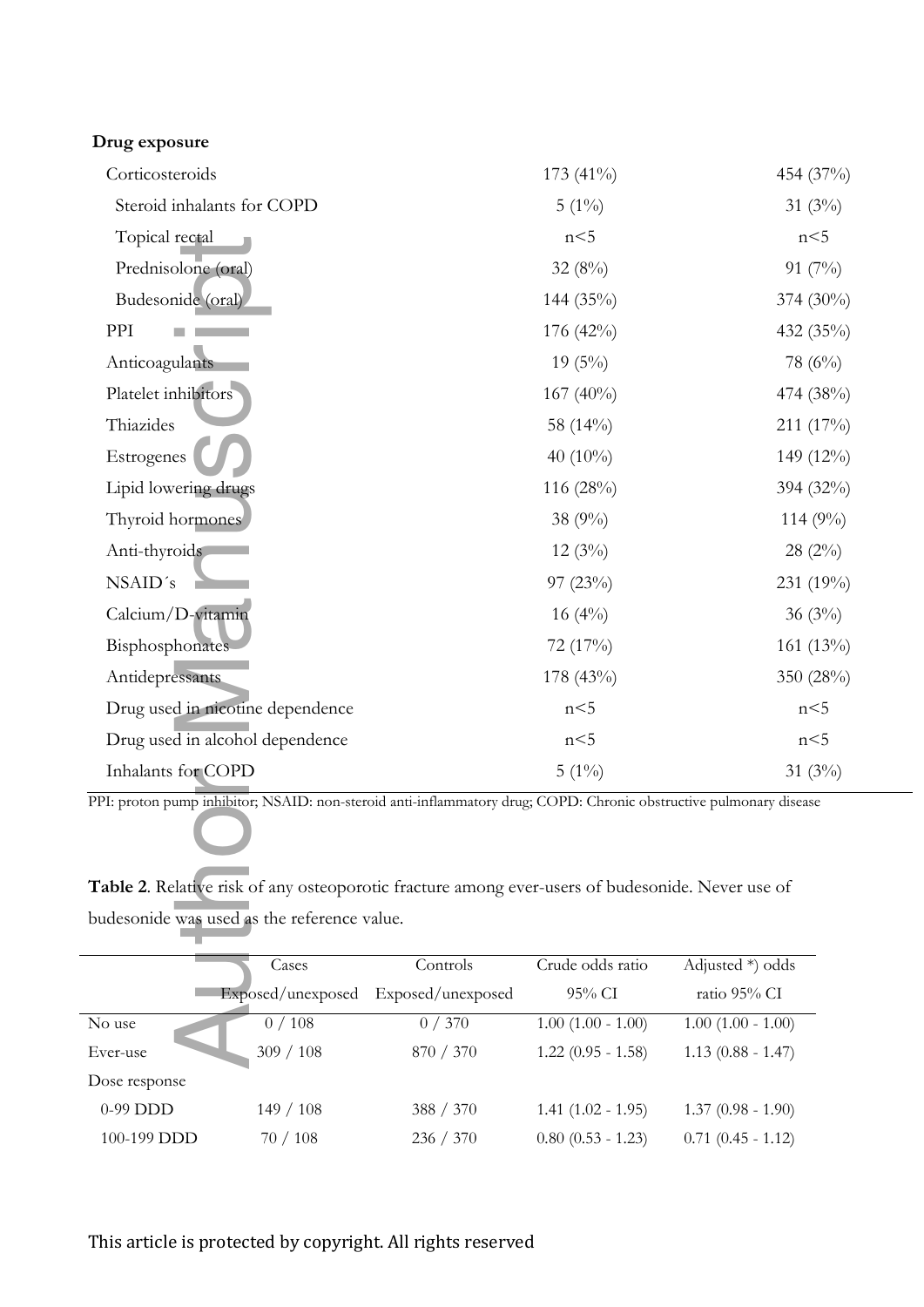| 200-499 DDD    | 59/108 | 179/370  | $1.35(0.85 - 2.14)$ | $1.29(0.80 - 2.09)$ |
|----------------|--------|----------|---------------------|---------------------|
| $500+DDD$      | 31/108 | 67 / 370 | $1.91(0.94 - 3.87)$ | $1.63(0.77 - 3.43)$ |
| Log(cumulative | NΑ     | NA       | $0.96(0.88 - 1.06)$ | $0.93(0.84 - 1.03)$ |
| DDD)           |        |          |                     |                     |

**Table 3**. Dose-response association between budesonide use and types of osteoporotic fractures. Never use of budesonide was used as reference value.

|                             |                                                      | *) Adjusted for use of nicotine substitutes, malnutrition, kidney failure, COPD, alcohol abuse and antidepressant |                        |                        |
|-----------------------------|------------------------------------------------------|-------------------------------------------------------------------------------------------------------------------|------------------------|------------------------|
| use.                        |                                                      |                                                                                                                   |                        |                        |
| CI: 95% confidence interval |                                                      |                                                                                                                   |                        |                        |
| DDD: Defined daily dose     |                                                      |                                                                                                                   |                        |                        |
| Ref: Reference value        |                                                      |                                                                                                                   |                        |                        |
| Log: base 2 logarithm       |                                                      |                                                                                                                   |                        |                        |
|                             |                                                      |                                                                                                                   |                        |                        |
|                             |                                                      |                                                                                                                   |                        |                        |
|                             |                                                      | Table 3. Dose-response association between budesonide use and types of osteoporotic fractures.                    |                        |                        |
|                             | Never use of budesonide was used as reference value. |                                                                                                                   |                        |                        |
|                             |                                                      |                                                                                                                   |                        |                        |
|                             | Cases                                                | Controls                                                                                                          | Crude odds ratio       | Adjusted *) odds       |
|                             | Exposed/unexposed                                    | Exposed/unexposed                                                                                                 | 95% CI                 | ratio 95% CI           |
| Spinal fracture             |                                                      |                                                                                                                   |                        |                        |
| No use                      | 0/13                                                 | 0/60                                                                                                              | $1.00$ $(1.00 - 1.00)$ | $1.00$ $(1.00 - 1.00)$ |
| Ever use                    | 46 / 13                                              | 114 / 60                                                                                                          | $2.05(1.00 - 4.20)$    | $1.98(0.94 - 4.17)$    |
| 0-99 DDD                    | 17/13                                                | 54/60                                                                                                             | $1.12$ (0.40 - 3.10)   | $1.04(0.36 - 3.04)$    |
| 100-199 DDD                 | 10/13                                                | 30/60                                                                                                             | $2.59$ (0.62 - 10.92)  | $2.47(0.51 - 12.01)$   |
| 200-499 DDD                 | 12/13                                                | 18/60                                                                                                             | $3.09(0.94 - 10.14)$   | $2.81$ (0.65 - 12.22)  |
| $500+$ DDD                  | 7/13                                                 | 12/60                                                                                                             | $2.74(0.62 - 12.04)$   | $3.34$ (0.55 - 20.35)  |
| Log(cumulative              | NA                                                   |                                                                                                                   |                        | $1.11(1.01 - 1.22)$    |
| DDD)                        |                                                      | NA                                                                                                                | $1.11(1.01 - 1.22)$    |                        |
| Wrist fracture              |                                                      |                                                                                                                   |                        |                        |
| No use                      | 0/45                                                 | 0/134                                                                                                             | $1.00$ $(1.00 - 1.00)$ | $1.00$ $(1.00 - 1.00)$ |
| Ever use                    | 118 / 45                                             | 350 / 134                                                                                                         | $1.00$ (0.68 - 1.49)   | $0.99$ (0.66 - 1.47)   |
| 0-99 DDD                    | 61 / 45                                              | 156 / 134                                                                                                         | $1.48$ (0.88 - 2.46)   | $1.61$ (0.95 - 2.73)   |
| 100-199 DDD                 | 26/45                                                | 99 / 134                                                                                                          | $0.46$ (0.23 - 0.92)   | $0.34$ (0.15 - 0.78)   |
| 200-499 DDD                 | 24 / 45                                              | 72/134                                                                                                            | $1.30(0.64 - 2.63)$    | $1.36(0.64 - 2.91)$    |
| $500+$ DDD                  | 7/45                                                 | 23 / 134                                                                                                          | $0.57$ $(0.14 - 2.25)$ | $0.31$ (0.06 - 1.59)   |
| Log(cumulative              | ${\rm NA}$                                           | ${\rm NA}$                                                                                                        | $0.99$ $(0.94 - 1.04)$ | $0.99(0.93 - 1.04)$    |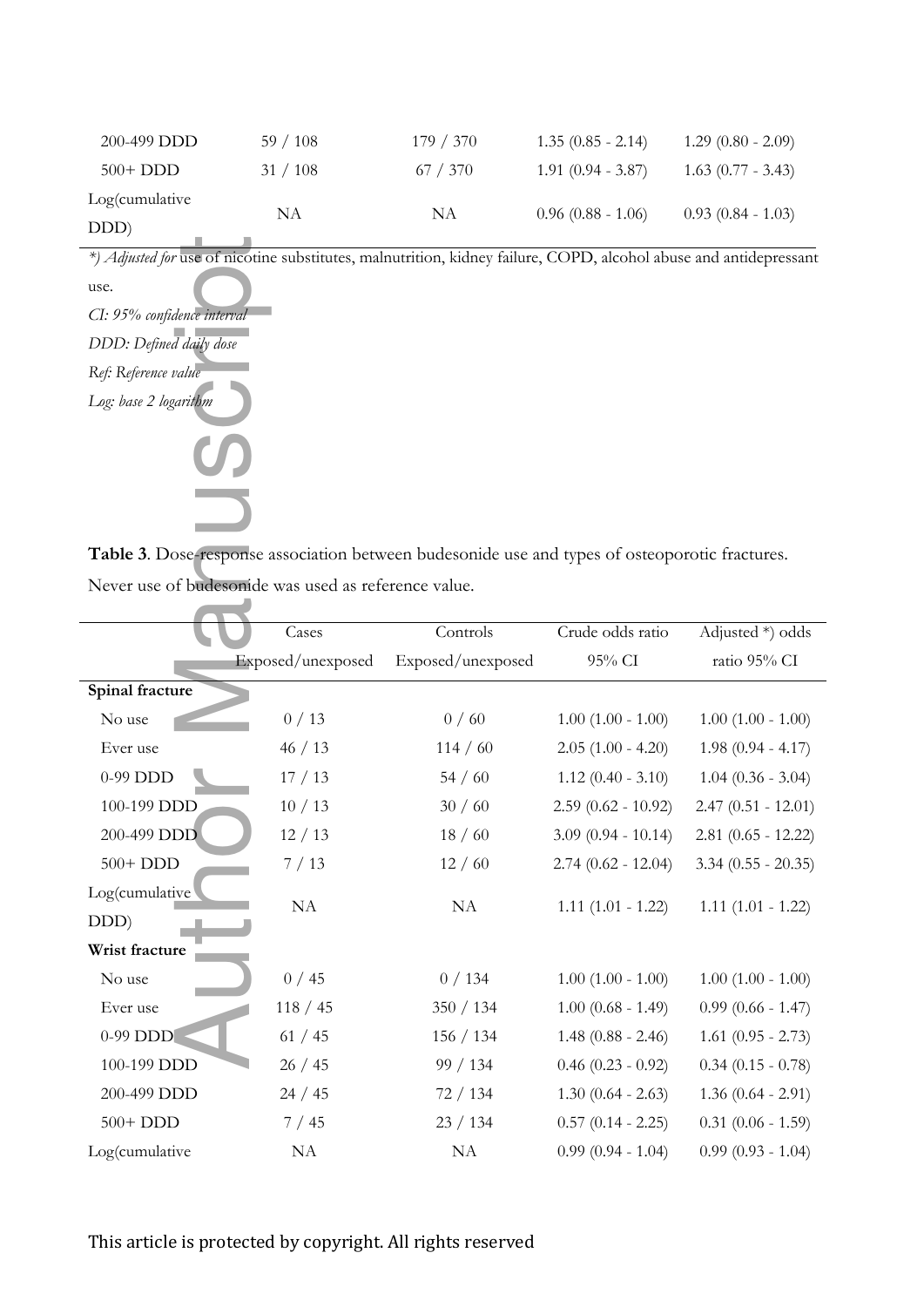### DDD)

### **Hip fracture**

| No use                 | 0/50     | 0/176     | $1.00$ $(1.00 - 1.00)$ | $1.00(1.00 - 1.00)$  |
|------------------------|----------|-----------|------------------------|----------------------|
| Ever use               | 145 / 50 | 406 / 176 | $1.25(0.87 - 1.81)$    | $1.17(0.79 - 1.73)$  |
| 0-99 DDD               | 71/50    | 178 / 176 | $1.43(0.90 - 2.26)$    | $1.33(0.82 - 2.18)$  |
| 100-199 DDD            | 34 / 50  | 107 / 176 | $1.02$ (0.56 - 1.87)   | $1.02$ (0.51 - 2.03) |
| 200-499 DDD            | 23/50    | 89 / 176  | $0.99$ (0.47 - 2.07)   | $0.81$ (0.36 - 1.82) |
| $500+$ DDD             | 17/50    | 32/176    | $3.73(1.16 - 11.98)$   | $2.97(0.87 - 10.11)$ |
| Log(cumulative<br>DDD) | NA       | NA        | $1.03(0.98 - 1.08)$    | $1.01$ (0.96 - 1.06) |

| $0-99$ DDD $1$              | 71/50             | 178 / 176                                                                                                         | $1.43(0.90 - 2.26)$    | $1.33$ (0.82 - 2.18) |
|-----------------------------|-------------------|-------------------------------------------------------------------------------------------------------------------|------------------------|----------------------|
| 100-199 DDD                 | 34 / 50           | 107 / 176                                                                                                         | $1.02$ (0.56 - 1.87)   | $1.02(0.51 - 2.03)$  |
| 200-499 DDD                 | 23/50             | 89 / 176                                                                                                          | $0.99$ (0.47 - 2.07)   | $0.81$ (0.36 - 1.82) |
| $500+$ $DDD$                | 17/50             | 32 / 176                                                                                                          | $3.73(1.16 - 11.98)$   | $2.97(0.87 - 10.11)$ |
| Log(cumulative              |                   |                                                                                                                   |                        |                      |
| DDD)                        | NA                | NA                                                                                                                | $1.03$ (0.98 - 1.08)   | $1.01$ (0.96 - 1.06) |
|                             |                   | *) Adjusted for use of nicotine substitutes, malnutrition, kidney failure, COPD, alcohol abuse and antidepressant |                        |                      |
| use.                        |                   |                                                                                                                   |                        |                      |
| CI: 95% confidence interval |                   |                                                                                                                   |                        |                      |
| DDD: Defined daily dose     |                   |                                                                                                                   |                        |                      |
| Ref: Reference value-       |                   |                                                                                                                   |                        |                      |
| Log: base 2 logarithm       |                   |                                                                                                                   |                        |                      |
|                             |                   |                                                                                                                   |                        |                      |
|                             |                   |                                                                                                                   |                        |                      |
|                             |                   | Table 4. Subgroup analysis of the association between ever-use of budesonide use and osteoporotic                 |                        |                      |
| fractures.                  |                   |                                                                                                                   |                        |                      |
| Subgroup                    | Cases             | Controls                                                                                                          | Crude odds ratio       | Adjusted *) odds     |
|                             | Exposed/unexposed | Exposed/unexposed                                                                                                 | 95% CI                 | ratio 95% CI         |
| Men                         | 42/18             | 107/68                                                                                                            | $1.50$ (0.80 - 2.79)   | $1.14(0.59 - 2.23)$  |
|                             |                   |                                                                                                                   |                        |                      |
| Women                       | 267 / 90          | 763 / 302                                                                                                         | $1.18(0.89 - 1.55)$    | $1.10(0.83 - 1.45)$  |
| Age $\leq 65$               | 55/13             | 138 / 61                                                                                                          | $2.10$ $(1.03 - 4.30)$ | $2.49(1.17 - 5.34)$  |
| Age $\geq 65$               | 254 / 95          | 732 / 309                                                                                                         | $1.13$ (0.86 - 1.47)   | $1.04$ (0.79 - 1.37) |
| Type of MC                  |                   |                                                                                                                   |                        |                      |
| ${\rm LC}$                  | 103 / 47          | 298 / 147                                                                                                         | $1.10(0.74 - 1.64)$    | $1.00$ (0.66 - 1.52) |
| CC                          | 206 / 61          | 572 / 223                                                                                                         | $1.31(0.95 - 1.81)$    | $1.26(0.91 - 1.76)$  |
|                             |                   | *) Adjusted for use of nicotine substitutes, malnutrition, kidney failure, COPD, alcohol abuse and antidepressan  |                        |                      |
| use.                        |                   |                                                                                                                   |                        |                      |
| CI: 95% confidence interval |                   |                                                                                                                   |                        |                      |
| DDD: Defined daily dose     |                   |                                                                                                                   |                        |                      |
| Ref: Reference value        |                   |                                                                                                                   |                        |                      |
| Log: base 2 logarithm       |                   |                                                                                                                   |                        |                      |

use.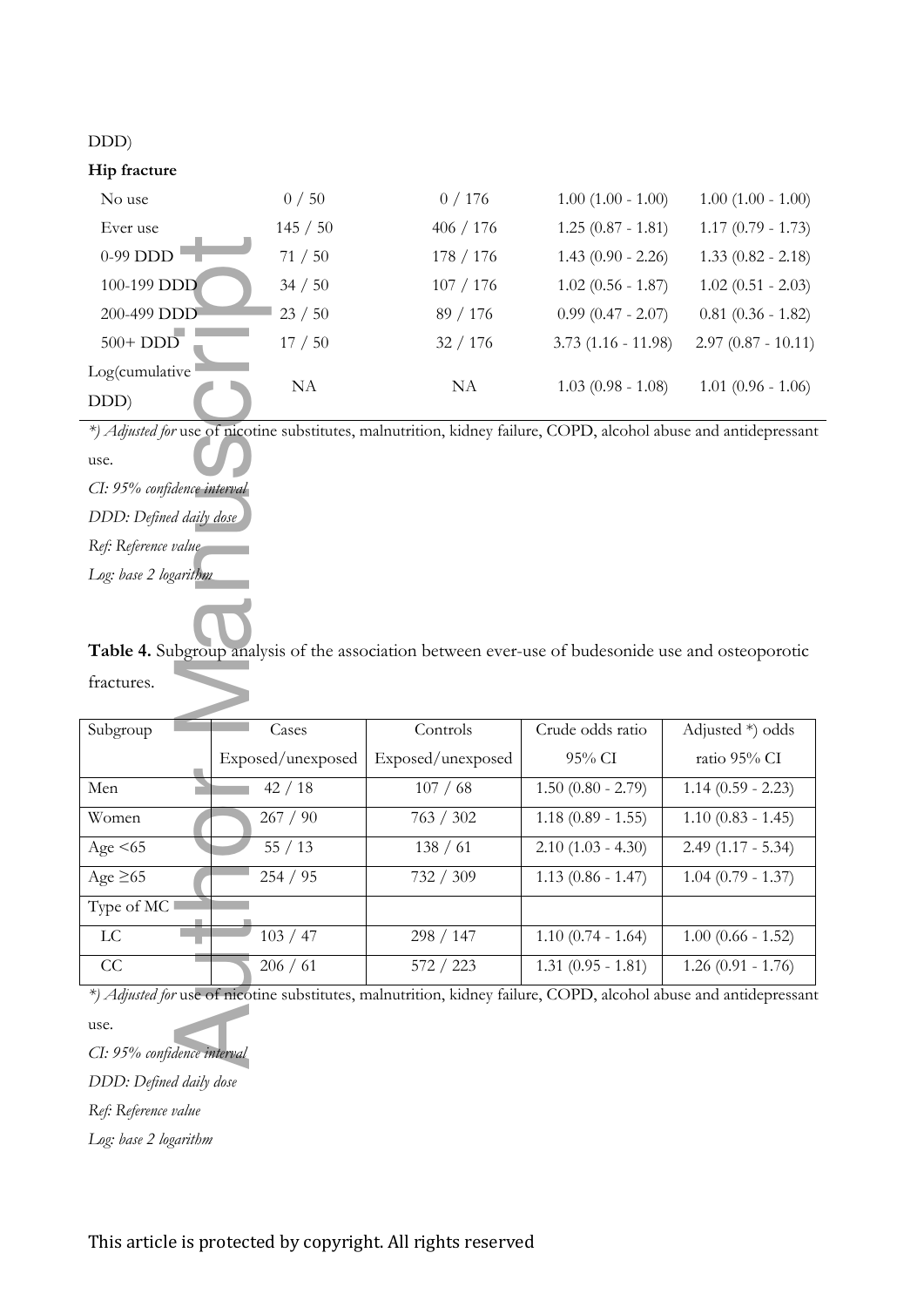### **Figures**

Figure 1. Identification of the study cohort.



### **Author contributions**

### **Funding**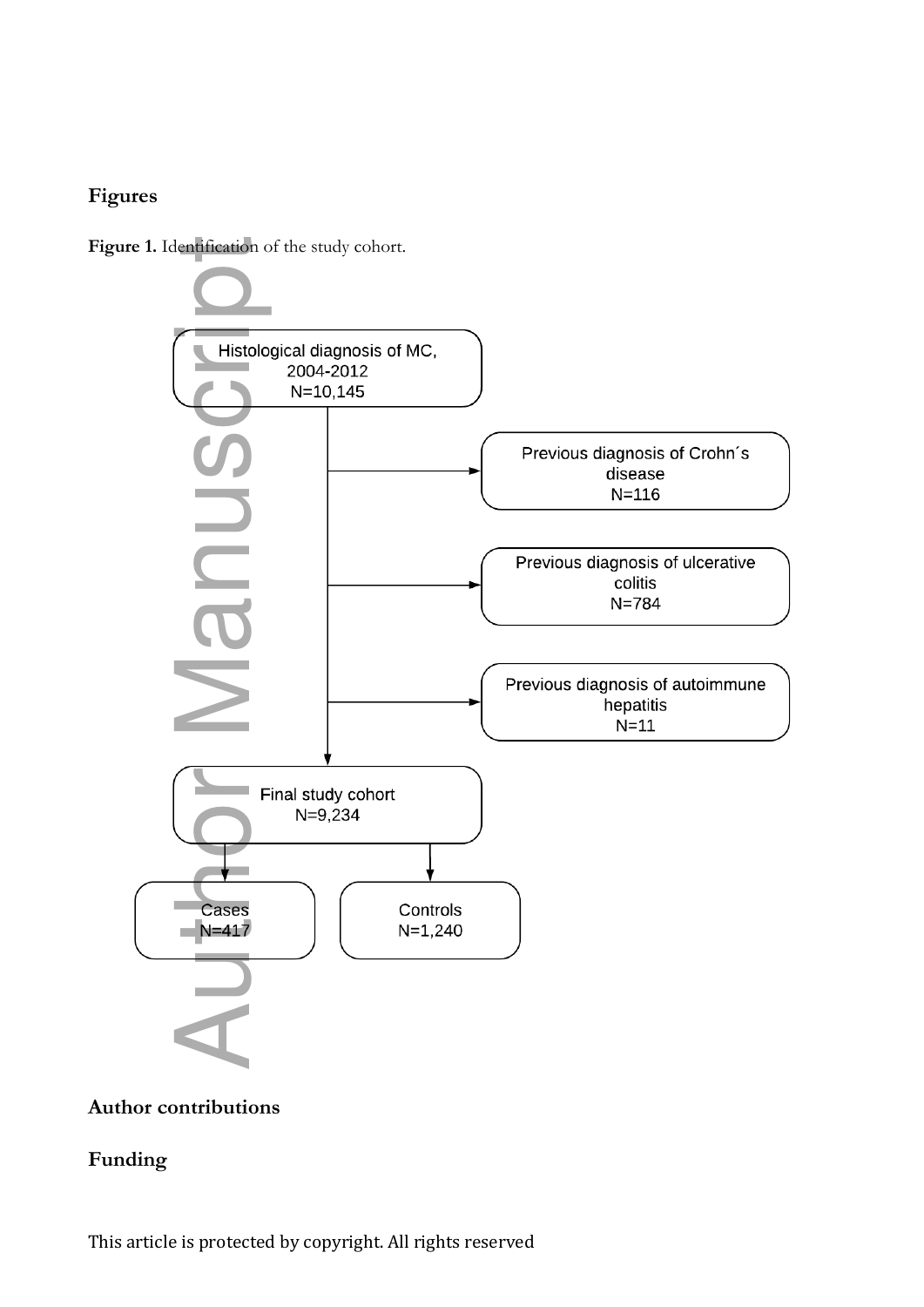The study is supported by an unrestricted grant from Tillotts.

### **Conflicts of interest**

Ole Bonderup has received speaker fees from Tillotts and Dr Falk Pharma, is a member of an advisory board for Tillotts and has received grants from Tillotts.

The study is supported by an unrestricted grant from Tillotts.

Jesper Hallas, Martin Thomsen Ernst, Gunnar Lauge Nielsen, and Mette Reilev declare no further

conflicts of interest in relation to this study.